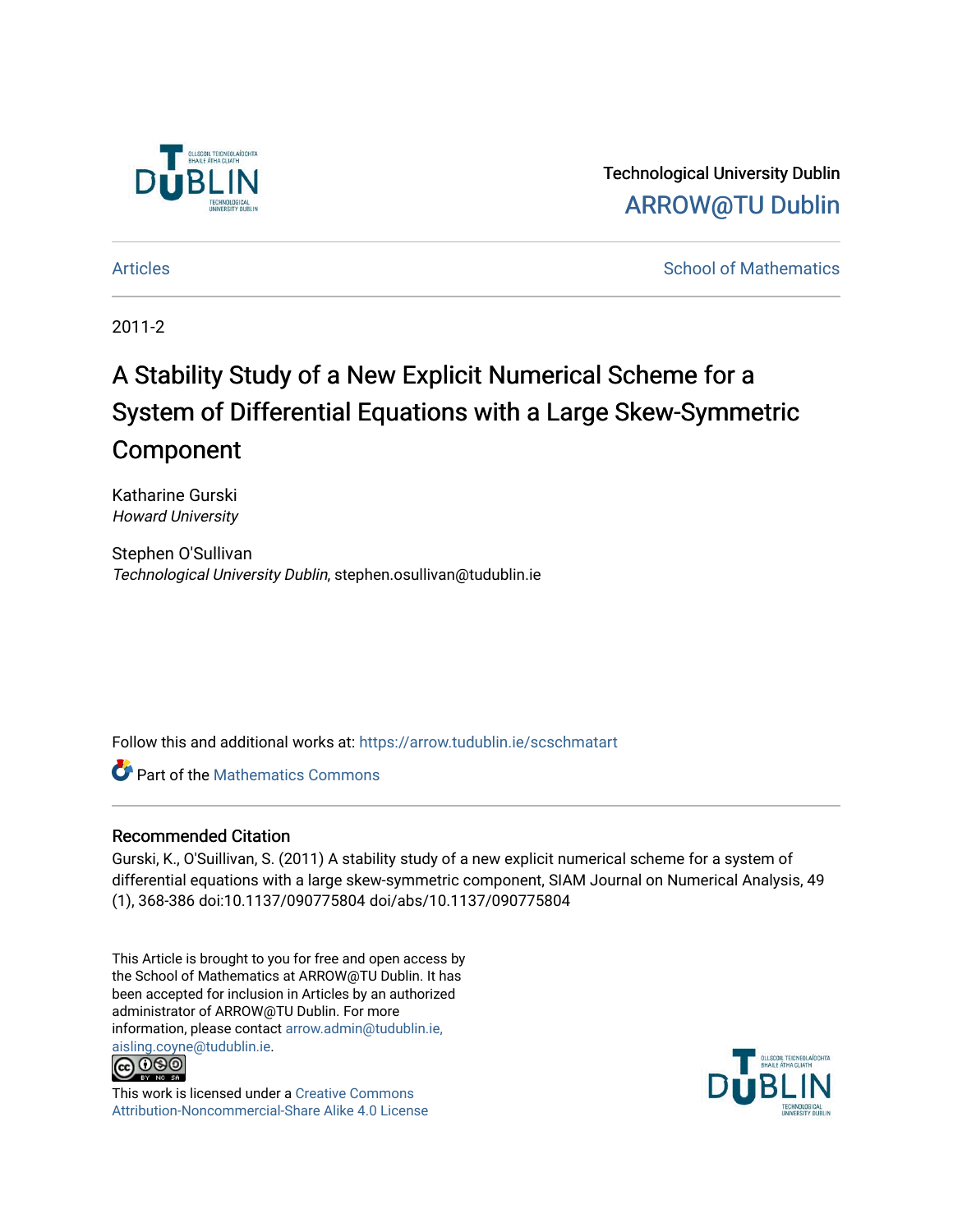# **A STABILITY STUDY OF A NEW EXPLICIT NUMERICAL SCHEME FOR A SYSTEM OF DIFFERENTIAL EQUATIONS WITH A LARGE SKEW-SYMMETRIC COMPONENT.**

## KATHARINE GURSKI∗ AND STEPHEN O'SULLIVAN†

**Abstract.** Explicit numerical methods for the solution of a system of stiff differential equations suffer from a time step size that approaches zero in order to satisfy stability conditions. Implicit schemes allow a larger time-step, but require more computations. When the differential equations are dominated by a skew-symmetric component, the problem is not stiffness in the sense that the size of the eigenvalues are unequal, rather the that the real eigenvalues are dominated by imaginary eigenvalues. We present and compare analytical results for stable time step limits for several explicit methods including the super-time-stepping method of Alexiades, Amiez, and Gremaud which is a explicit Runge-Kutta method for parabolic partial differential equations and a new method modeled on a predictor-corrector scheme with multiplicative operator splitting. This new explicit method, presented in regular and super-time-stepping form, increases stability without forcing the step size to zero.

**Key words.** explicit method, symmetric, skew-symmetric, multiplicative operator splitting, super-time-stepping, stability

### **AMS subject classifications.** 65L06, 65L20

**1. Introduction.** In this paper we consider explicit time integration methods of parabolic equations. We assume space discretization has converted the partial differential equations into a system of ordinary differential equations. We therefore consider the initial value problem

$$
\mathbf{B}'(t) = \mathbf{F}(\mathbf{B}(t)), \quad \mathbf{B}(t_0) = \mathbf{B}_0, \quad t \in [t_0, T], \quad \mathbf{B} \in \mathbb{R}^n.
$$
 (1.1)

We denote the current time as  $t^{\ell}$  and seek the solution at a later time  $t^{\ell+1} = t^{\ell} + \tau$ , where  $\tau$  is a positive and real time step. In particular we consider a system of ordinary differential equations that may be discretized as

$$
\mathbf{B}^{\ell+1} = (\mathbf{I} - \tau \mathbf{M}) \mathbf{B}^{\ell}.
$$
 (1.2)

The general ordinary differential equation system (1.1) may be solved using an explicit or implicit scheme. An explicit scheme will calculate **B** at the time  $t^{\ell+1}$  using  $\mathbf{B}(t^{\ell})$ , while an implicit scheme will calculate **B** by solving an equation involving both  $t^{\ell+1}$  and  $\mathbf{B}(t^{\ell})$ . The solution to implicit schemes will require extra computations (thereby more computationally expensive) and are more difficult to implement. However, implicit schemes are often used for stiff problems when an explicit scheme requires the time step  $\tau$  to approach zero to keep the error bounded. For example, explicit schemes have to satisfy the Courant-Friedrichs-Lewy (CFL) stability condition [8] which requires a numerical scheme satisfy  $\rho(\mathbf{I} - \tau \mathbf{M}) < 1$  where  $\rho(\cdot)$  denotes the spectral radius. If **M** is symmetric then this requires

$$
\tau < \frac{2}{\lambda_M}.\tag{1.3}
$$

We use the notation that the eigenvalues of an  $n \times n$  matrix **X** are ordered  $\lambda_1(\mathbf{X}) \geq$  $\lambda_2(\mathbf{X}) \geq \ldots \geq \lambda_n(\mathbf{X})$  and  $\lambda_X$  refers to an eigenvalue in the interval  $[\lambda_n(\mathbf{X}), \lambda_1(\mathbf{X})]$ .

<sup>∗</sup>Department of Mathematics, Howard University, Washington, D.C.

<sup>†</sup>School of Physical Sciences, Dublin City University, Dublin, Ireland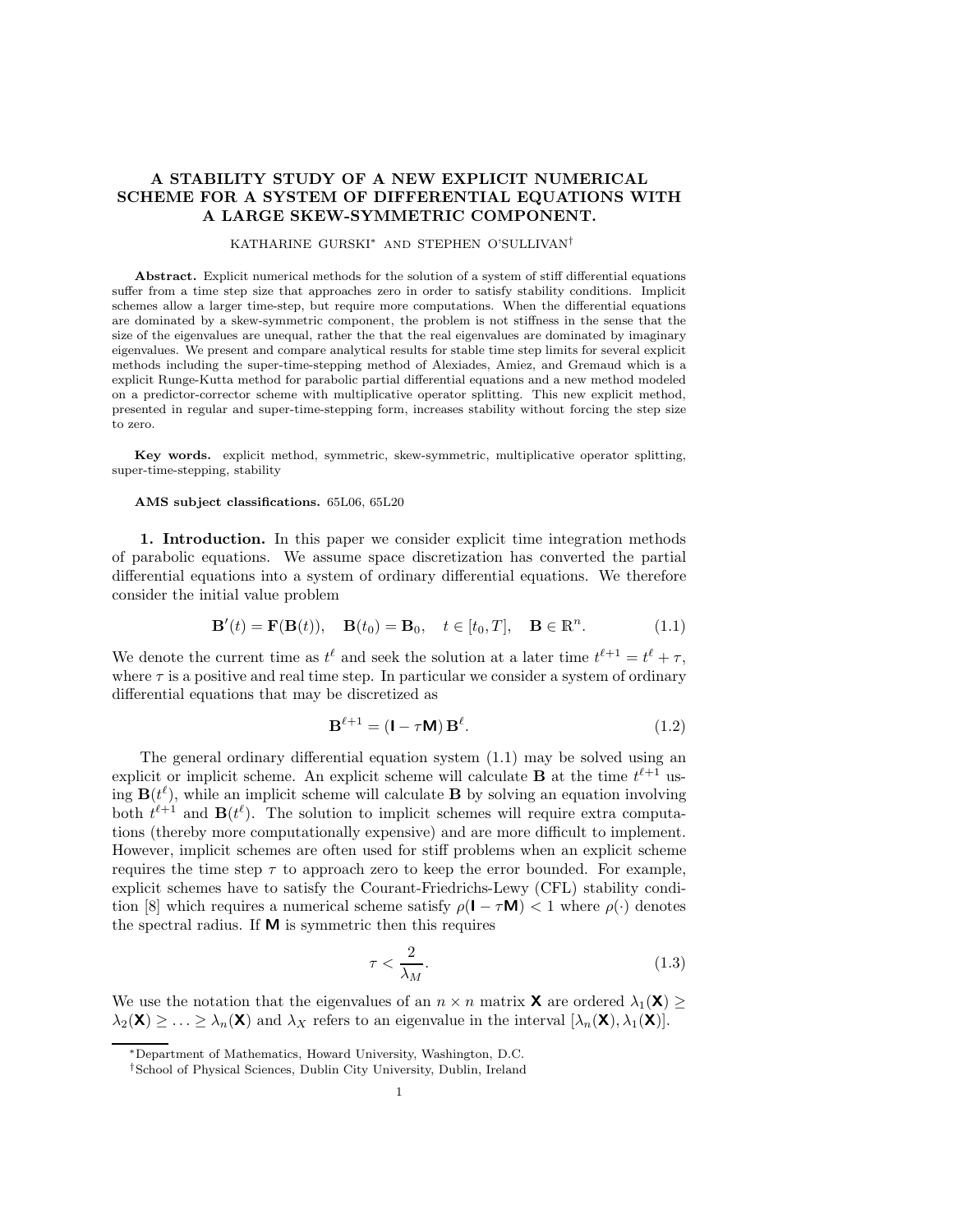As mentioned, the CFL stability restriction on the time step forces the stepsize  $\tau$  to be much smaller than the necessary size to satisfy the accuracy condition for the computation. There have been multiple approaches to increasing the time-step while continuing to maintain an explicit scheme. Our new method builds on two approaches, super-time-stepping (STS) [1] and multiplicative operator splitting [4].

The super-time-stepping (STS) method of Alexiades, Amiez, and Gremaud [1] for a symmetric **M**, uses m intermediate steps

$$
\mathbf{B}^{\ell+1} = \left(\prod_{j=1}^{m} (\mathbf{I} - \tau_j \mathbf{M})\right) \mathbf{B}^{\ell}.
$$
 (1.4)

The full analysis shows that if  $\bar{\tau}_{\text{explicit}}$  is the time step for one time step of equation (1.4), then

$$
\tau = \sum_{j=1}^{m} \tau_j = m^2 \bar{\tau}_{\text{explicit}}.
$$

This actually gives an increased stepsize,

$$
\tau < m\tau_{\text{explicit}},
$$

over one step of the standard explicit scheme in equation (1.2). This larger stepsize from the STS method follows by enforcing the CFL condition on the exterior step rather than enforcing the CFL condition on each of the m interior steps. As a result larger time steps can be taken, which implies that the total number of steps is reduced significantly, compared with the standard explicit scheme.

One method that is considered semi-explicit is a multiplicative operator splitting approach called Lie splitting [13]. Using Lie splitting one could rephrase the problem as

$$
\mathbf{B}^{\ell+1} = (\mathbf{I} - \tau \mathbf{M}_1)(\mathbf{I} - \tau \mathbf{M}_2)\mathbf{B}^{\ell},\tag{1.5}
$$

where  $M = M_1 + M_2$ . This method can be used to split the time evolution into partial steps to separate the effects of convection,  $M_1$ , and diffusion,  $M_2$ . Typically the convection step is solved explicitly while the diffusion step is solved implicitly.

In this paper we consider a real, non-symmetric **M**. Rather than seeking to separate the effects of convection and diffusion, we wish to split **M** into symmetric and skew-symmetric components. This decomposition into symmetric and skewsymmetric components is  $P = \frac{1}{2}(M + M^T)$  and  $S = \frac{1}{2}(M - M^T)$  respectively. Thus, the system is

$$
\boldsymbol{B}^{\ell+1} = \boldsymbol{\mathsf{G}} \boldsymbol{B}^{\ell},\tag{1.6}
$$

where

$$
\mathbf{G} = \mathbf{I} - \tau \mathbf{P} - \tau \mathbf{S}.\tag{1.7}
$$

Systems of this type may be seen in models for weakly ionized plasmas with Hall and ambipolar diffusion [17] or other fluid dynamics applications when the advection term dominates diffusion due to small viscosity.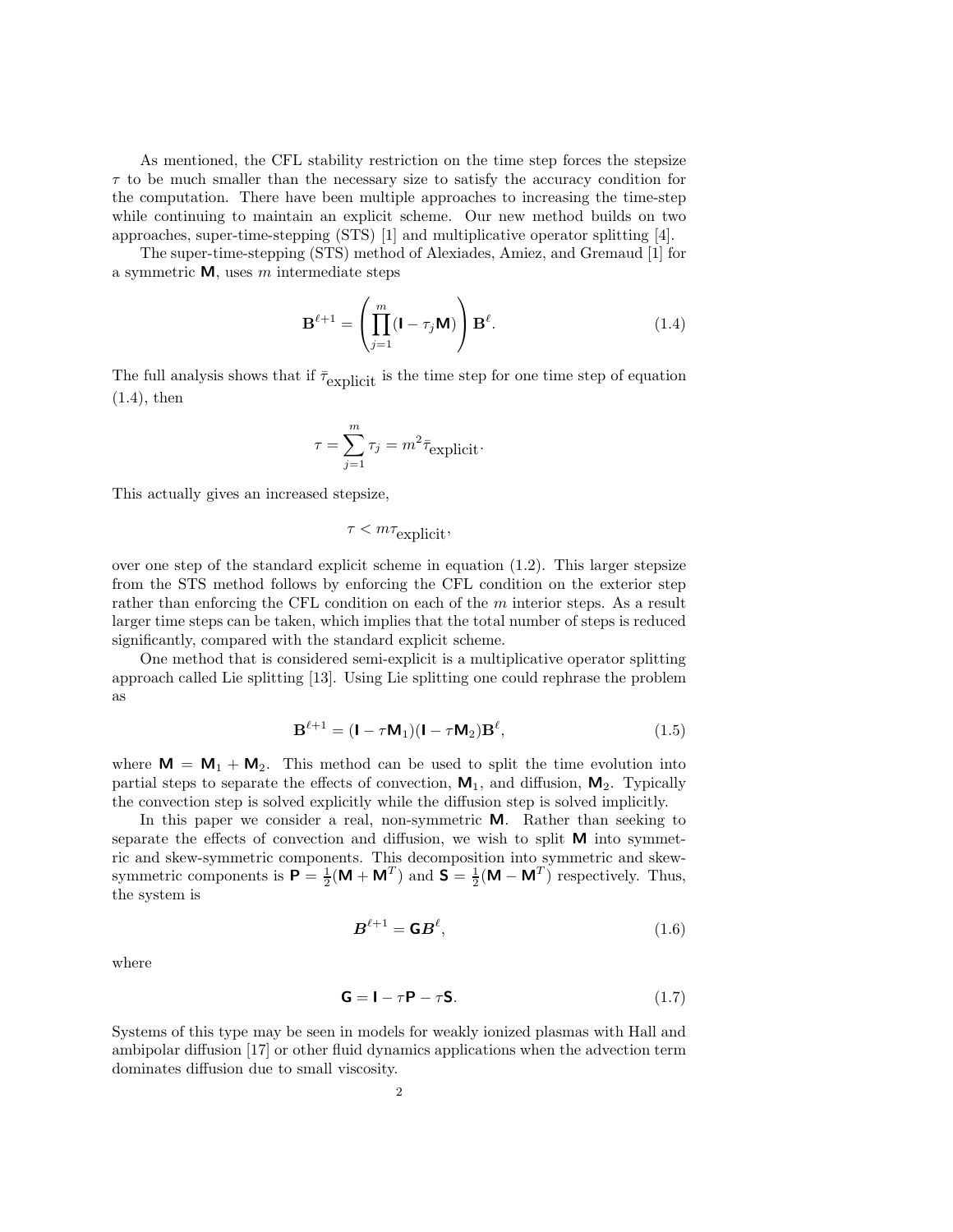We note that the **G** scheme is not stable for a skew-dominated system. Our derivation in section 2 shows that the CFL condition requires

$$
\tau < \frac{2\operatorname{Re}(\lambda_G)}{|\lambda_G|^2}.
$$

If the skew component of **G** becomes dominant, then behavior of the system approaches

$$
\boldsymbol{B}^{\ell+1} = (\mathbf{I} - \tau \mathbf{S}) \boldsymbol{B}^{\ell}, \tag{1.8}
$$

as  $\ell$  becomes large. In such a system, the CFL condition requires the step size  $\tau$  to approach zero (as  $\text{Re}(\lambda_G) \to 0$ ) to maintain stability. Hence we note that when the differential equations are dominated by a skew-symmetric component, the essence of the difficulty is not stiffness in the sense that the size of the eigenvalues are unequal, rather that the real eigenvalues are dominated by imaginary eigenvalues.

Anum-Addo, Darst and Gurski[2, 3] considered the effect of adding symmetric elements into the scheme with two methods, **C** and **D**

$$
\mathbf{C} = \mathbf{I} - \tau \mathbf{P} - \tau \mathbf{S} + \tau^2 \mathbf{P}^2,
$$
  

$$
\mathbf{D} = \mathbf{I} - \tau \mathbf{P} - \tau \mathbf{S} + \tau^2 \mathbf{S}^2.
$$

The analysis confirmed that adding symmetric elements did stabilize the system and adding a symmetric element composed of the skew-symmetric component was more stabilizing as the skew-symmetric component grew large in comparison to the symmetric component.

Hence we choose to add a symmetric element composed of the skew-symmetric component in a systematic manner. If we take one possible predictor-corrector approach [7, 21], we have

$$
\boldsymbol{B}^{\ell+1} = \boldsymbol{B}^{\ell} - \tau \mathbf{S} \tilde{\boldsymbol{B}}^{\ell+1},\tag{1.9}
$$

where

$$
\tilde{\boldsymbol{B}}^{\ell+1} = (\mathbf{I} - \tau \mathbf{S}) \boldsymbol{B}^{\ell}.
$$
\n(1.10)

This yields the discretization scheme:

$$
\boldsymbol{B}^{\ell+1} = (\mathbf{I} - \tau \mathbf{S} + \tau^2 \mathbf{S}^2) \boldsymbol{B}^{\ell}.
$$
 (1.11)

Since even powers of a skew operator are symmetric this correction adds a pure symmetric component back into the scheme and stabilizes it allowing a time step of

$$
\tau < \frac{1}{|\lambda_S|}.
$$

However, as there are several choices for using a predictor-corrector type scheme to add additional symmetric components for this problem, we have explored which scheme would be optimal. For example, one interpretation for combining multiplicative operator splitting with a predictor-corrector scheme is

$$
\mathbf{F} = [\mathbf{I} - \tau \mathbf{P}] \times [\mathbf{I} - \tau \mathbf{S}] \times [\mathbf{I} - \tau \mathbf{S}].
$$
  
3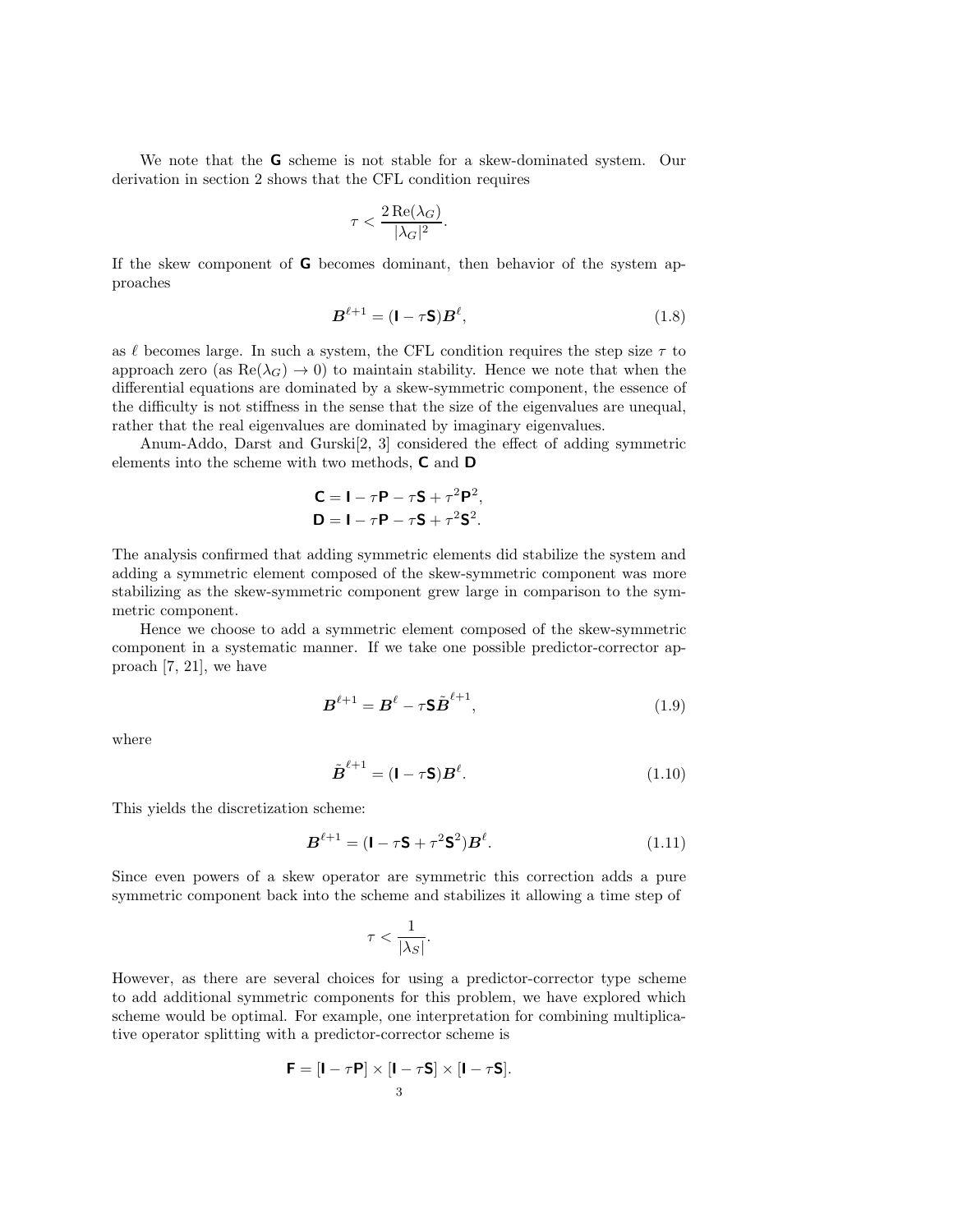While this scheme adds additional symmetric components, just as the **C** scheme, it does not allow non-zero time-steps as  $\lambda_P$  approaches zero.

We introduce a new scheme which improves the stability of the scheme by allowing a larger time-step for the instances when skew-symmetric term dominates the symmetric term. This scheme incorporates multiplicative operator splitting [4] with a predictor-corrector scheme.

$$
\mathbf{H} = \prod_{k=1}^{m} (\mathbf{I} - \tau_k \mathbf{P}) \times (\mathbf{I} - \tau_k \mathbf{S} + \tau_k^2 \mathbf{S}^2),
$$

which is equivalent to a super-time-step version of the three step scheme:

$$
B^{\ell+1} = (\mathbf{I} - \tau \mathbf{P}) \tilde{\boldsymbol{B}}^{\ell+1},
$$
  

$$
\tilde{\boldsymbol{B}}^{\ell+1} = \boldsymbol{B}^{\ell} - \tau \mathbf{S} \tilde{\boldsymbol{B}}^{\ell+1},
$$
  

$$
\bar{\boldsymbol{B}}^{\ell+1} = (\mathbf{I} - \tau \mathbf{S}) \boldsymbol{B}^{\ell}.
$$

We note that the super-time-stepping algorithm stability conditions are shown analytically in [1] for symmetric **M** with numerical results only for the non-symmetric **M** case. Tilley and Balsara [18] note that the numerical results of [1] show a squeezing of the appropriate time-step for non-symmetric super-time-step method and that without an analytical proof, the super-time-step method may have unpredictable results. Hence we include an analytical proof for the stable time-step for the super-time-step version of the **G** scheme,

$$
\mathbf{T} = \prod_{k=1}^{m} \left[ \mathbf{I} - \tau_k \left( \mathbf{P} + \mathbf{S} \right) \right],\tag{1.12}
$$

for comparison.

Since **H** includes matrix products we cannot explicitly define  $\rho(\mathbf{H})$  in terms of  $\rho(\mathbf{P})$  and  $\rho(\mathbf{S})$  [11]. The eigenspaces of **H** and **T** are significantly more complicated than the eigenspace for **G**. However, in this paper we find upper bounds on the CFL condition for **H** and **T** without the needing to define these in terms of  $\rho(\mathbf{P})$  and  $\rho(\mathbf{S})$ . We can summarize the relationship of the upper bounds on the stable time step in the following theorem, with the details of the proof given in later sections of this paper.

**THEOREM** 1.1. *The schemes* **H** and **T** for the  $n \times n$  matrix **G** with time-steps  $\tau_H$ *and*  $\tau_T$ *, respectively, are equivalent if*  $|\lambda_S| = 0$ *. For*  $|\lambda_S| = 0$  *and*  $\lambda_P > 0$ *, we find that*  $\tau_H = \tau_T = m\tau_G.$ 

*For*  $|\lambda_S| \neq 0$ , and  $\lambda_P > 0$ , *i.e.* both symmetric and skew symmetric terms *contribute and the skew component may dominate, the stable time steps are ordered*  $as \tau_H > \tau_T > \tau_G$ .

*For*  $\lambda_P = 0$ , the **G** and **T** *schemes are not stable for any stepsize. However, in this case* **H** *is stable and allows a nonzero*  $\tau_H$ .

The proof of this theorem requires that we model the resolvents of **H** and **T**, as Chebyshev polynomials, taking advantage of optimal value results for Chebyshev polynomials from Markoff [15]. Our approach is similar to that for the symmetric super-time-stepping scheme of Alexiades, Amiez, and Gremaud[1].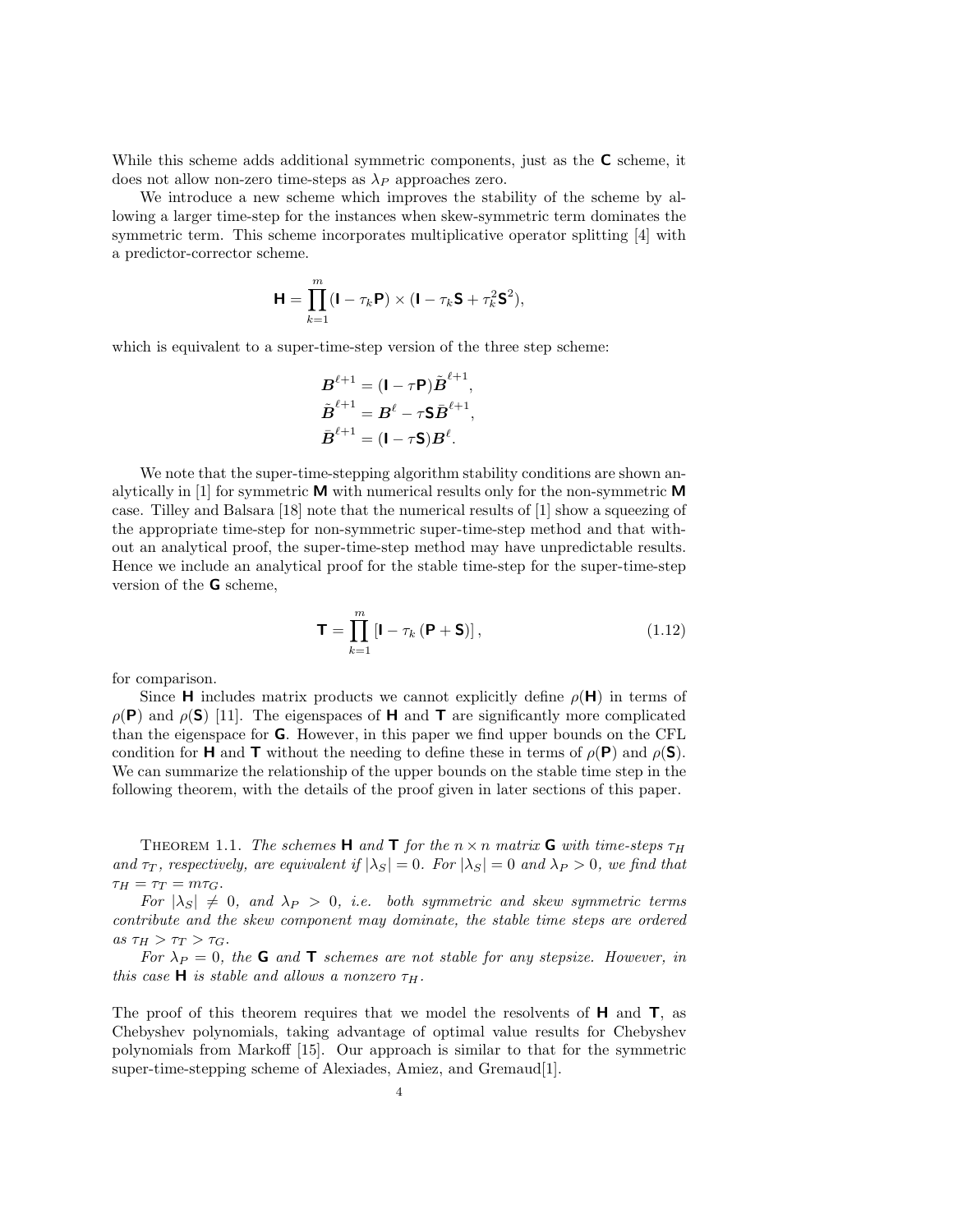Our paper is divided as follows. In section 2 we derive the stability conditions for **G**. In sections 3 and 4 we derive the stability conditions for the super-time-stepping scheme  $\mathsf{T}$  and  $\mathsf{H}$ , respectively. In section 5 we test the convergence of the stable scheme **H**. We include for comparison an alternate version of **H**, labeled **K**, which has an  $n + 1$  step predictor-corrector scheme combined with super-time-stepping. This scheme improves on **H** for matrices **M** of specific sizes. These results are included in section 6.

**2. Stability conditions for G.** We require the symmetric part of **G** to be positive definite. We will require this condition to be satisfied for the all the schemes unless specifically mentioned.

To study the CFL condition for the **G** scheme, we need to find the eigenvalues and spectral radius of **G**. To this end we rely on the Bendixson-Hirsch-Toeplitz theorem [6, 10, 19] (an English version of the theorem may be found in [16]).

**THEOREM** 2.1. *(Bendixson-Hirsch-Toeplitz)* Let  $\mathbf{A} = \mathbf{B} + i\mathbf{C}$ , where  $\mathbf{B} = (A +$  $A^H$ /2 *and*  $\mathbf{C} = (A - A^H)/2i$  *are Hermitian. Let*  $F(\mathbf{B}) = [\lambda_n(\mathbf{B}), \lambda_1(\mathbf{B})]$  *and*  $F(\mathbf{C}) =$  $[\lambda_n(\mathbf{C}), \lambda_1(\mathbf{C})]$ . Then the eigenvalues of **A** lie in the region  $F(\mathbf{B}) \times F(\mathbf{C})$  in the complex *plane.*

The proof follows by letting x be an eigenvector of  $\bf{A}$  of norm one and computing  $x^H$ **A**x.

Let  $P' = I - \tau_G P$ . If **x** is an eigenvector of **P** then

$$
(\mathbf{I}-\tau_G\mathbf{P})\mathbf{x}=(1-\tau_G\lambda_P)\mathbf{x}.
$$

Therefore by the Bendixson-Hirsch-Toeplitz theorem, the eigenvalues of **P**- lie in the interval  $[1 - \tau_G \lambda_1(\mathbf{P}), 1 - \tau_G \lambda_n(\mathbf{P})].$ 

LEMMA 2.2. Let  $G = I - \tau_G P - \tau_G S$ . Then the eigenvalues of G lie in the region  $[1 - \lambda_1(\mathbf{P}), 1 - \lambda_n(\mathbf{P})] \times [\tau_G|\lambda(\mathbf{S})|_n, \tau_G|\lambda(\mathbf{S})|_1].$ 

*Proof.* We define  $\mathbf{A} = \mathbf{G}$ , then  $\mathbf{B} = \left(\mathbf{A} + \mathbf{A}^H\right)/2 = \mathbf{P}'$ ,  $\mathbf{C} = \left(\mathbf{A} - \mathbf{A}^H\right)/2i =$  $-i\tau_G S$ . Then  $F(\mathbf{B}) = [1 - \lambda_1(\mathbf{P}), 1 - \lambda_n(\mathbf{P})]$  and  $F(\mathbf{C}) = [\tau_G|\lambda(\mathbf{S})|_n, \tau_G|\lambda(\mathbf{S})|_1]$ . Then by the Bendixson-Hirsch-Toeplitz theorem the eigenvalues of **G** lie in the region  $F(\mathbf{B})\times$  $F(\mathbf{C})$  in the complex plane.  $\Box$ 

Our stability results for the method **G** are summarized in the following theorem. THEOREM 2.3. *The stepsize*  $\tau_G$  *for a stable scheme* **G** *is bounded above by* 

$$
\tau_G < \bar{\tau}_G = \frac{2\lambda_P}{\lambda_P^2 + |\lambda_S|^2},
$$

*where*  $\lambda_P \in [\lambda_n(\mathbf{P}), \lambda_1(\mathbf{P})]$  *and*  $|\lambda_S| \in [|\lambda(\mathbf{S})|_n, |\lambda(\mathbf{S})|_1]$ *. Proof*.

The  $L_2$  norm of any matrix **A** is  $||\mathbf{A}||_2 = \sqrt{\lambda_1(\mathbf{A}^H\mathbf{A})}$ . Therefore, by definition  $\rho(\mathbf{A}^H \mathbf{A}) = ||\mathbf{A}||_2^2$  for all matrices **A**. We also have  $\rho(\mathbf{A}) \le ||\mathbf{A}||_2$  for any matrix A. Equality is attained when **A** is normal.

We use the notation used in the Bendixson-Hirsch-Toeplitz theorem and assume that **x** is an eigenvector of **G**, and for **B** =  $\frac{1}{2}$ (**G** + (**G**)<sup>H</sup>) and **C** =  $\frac{1}{2i}$ (**G** – (**G**)<sup>H</sup>)

$$
\mathbf{x}^H \mathbf{B} \mathbf{x} = \frac{1}{2} \mathbf{x}^H (\mathbf{G} + (\mathbf{G})^H) \mathbf{x} = \frac{1}{2} (\mathbf{x}^H \mathbf{G} \mathbf{x} + (\mathbf{G} \mathbf{x})^H \mathbf{x}) = \lambda_B \mathbf{x}^H \mathbf{x},
$$

where  $\lambda_B = \lambda_G + \lambda_{G^H}$ . Similarly,

$$
\mathbf{x}^{H} i \mathbf{C} \mathbf{x} = \frac{1}{2i} \mathbf{x}^{H} i (\mathbf{G} - (\mathbf{G})^{H}) \mathbf{x} = \frac{1}{2} (\mathbf{x}^{H} \mathbf{G} \mathbf{x} - (\mathbf{G} \mathbf{x})^{H} \mathbf{x}) = i \lambda_{C} \mathbf{x}^{H} \mathbf{x},
$$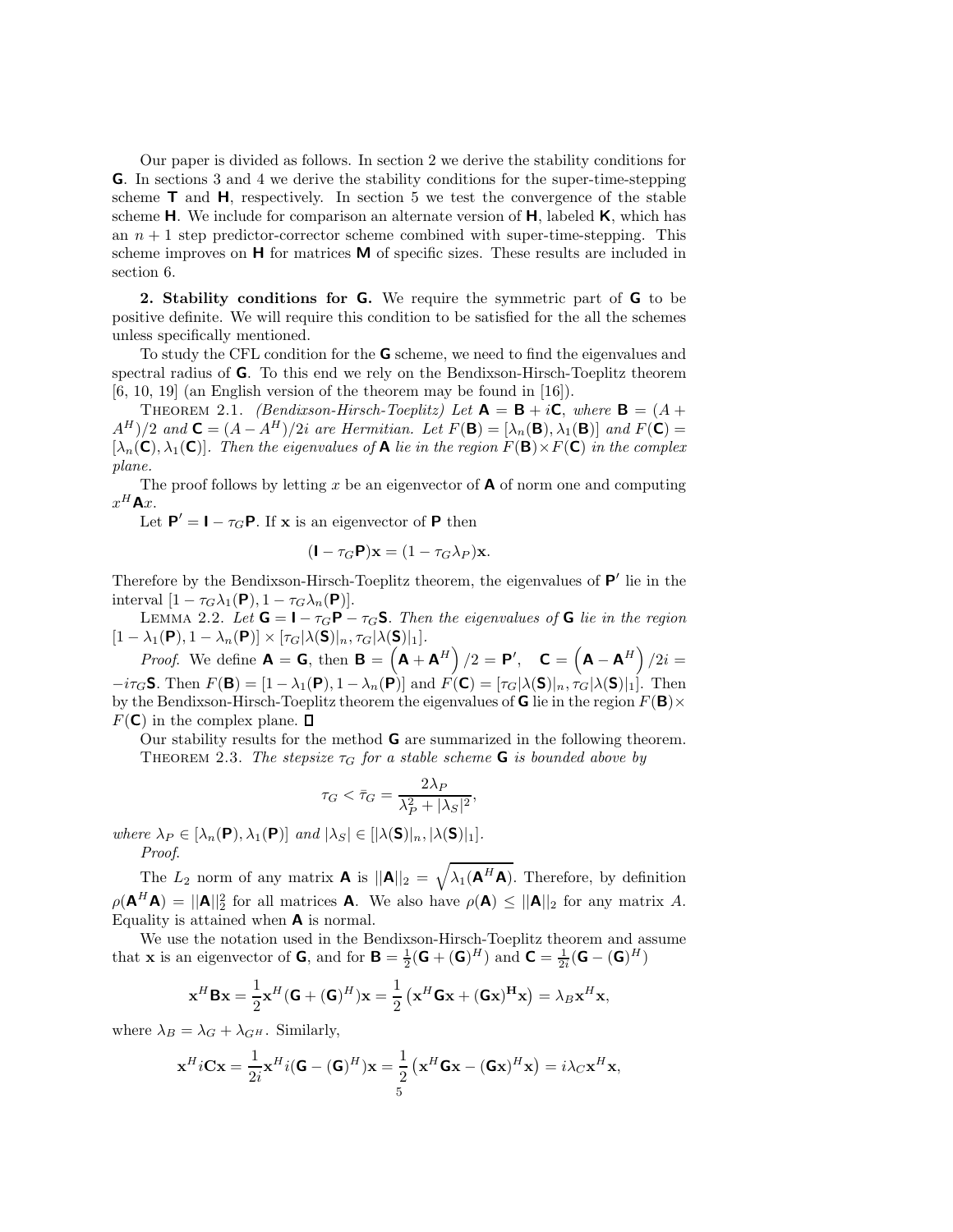where  $\lambda_C = -i(\lambda_G - \lambda_{G^H})$ . We can then define  $\lambda_G = \lambda_B + i\lambda_C$  and  $\lambda_{G^H} = \lambda_B - i\lambda_C$ . Then,

$$
\mathbf{x}^{H}(\mathbf{G})^{H}\mathbf{G}\mathbf{x} = \lambda_{G^{H}}\lambda_{G}\mathbf{x}^{H}\mathbf{x} = (\lambda_{B} + i\lambda_{C})(\lambda_{B} - i\lambda_{C})\mathbf{x}^{H}\mathbf{x}
$$

$$
= (\lambda_{B}^{2} + \lambda_{C}^{2})\mathbf{x}^{H}\mathbf{x}.
$$

Thus the  $L_2$  norm of  $(\mathbf{G})^H \mathbf{G}$  is

$$
||(\mathbf{G})^H \mathbf{G}||_2 = \max_{||\mathbf{x}||_2 = 1} ||(\mathbf{G}\mathbf{x})^H (\mathbf{G}\mathbf{x})||_2 = \max |\lambda_B^2 + \lambda_C^2|.
$$

Since we have defined  $\mathbf{B} = \mathbf{I} - \tau \mathbf{P}$  and  $\mathbf{C} = -i\tau \mathbf{S}$ ,

$$
||(\mathbf{G})^H \mathbf{G}||_2 = \max |(1 - \tau \lambda_P)^2 - \tau^2 \lambda_S^2|
$$
  
= max(1 - \tau \lambda\_P)^2 + max(\tau^2 |\lambda\_S|^2)

So we have

$$
\rho(\mathbf{G}) \le \sqrt{\max(1 - \tau_G \lambda_P)^2 + \max(\tau_G^2 |\lambda_S|^2)}.
$$

For a stable numerical scheme, we require  $\rho(\mathbf{G}) < 1$ . We enforce a stronger condition,

$$
|1 - \tau_G \lambda_P|^2 + |\tau_G \lambda_S|^2 < 1
$$
  
or 
$$
-2\lambda_P \tau_G + \tau_G^2[\lambda_P^2 + |\lambda_S|^2] < 0.
$$

Equation (2.1) simplifies to the CFL stability condition,

$$
\tau_G < \bar{\tau}_G = \frac{2\lambda_P}{\lambda_P^2 + |\lambda_S|^2}.\tag{2.1}
$$

 $\Box$ 

**3. Super-Time-Stepping T.** The cost savings in the super-time-stepping scheme comes from imposing the CFL condition on final step, not each intermediate step. The final step  $\tau_T$  equals m intermediary time steps. We seek to make  $\tau_T$  as large as possible. The stability proof for **T** relies on Chebyshev polynomial relationships in combination with our results for **G**.

THEOREM 3.1. *The stepsize*  $\tau_T$  *for a stable scheme* **T** *is bounded above by* 

$$
\tau_T \le \frac{\bar{\tau}_G m}{2} \left( 1 + \sqrt{1 + \chi^2} \left[ \frac{-1}{\pi m(m-1)} + \frac{2}{\pi} \ln \left( \frac{(2m-1)^2}{m-1} \right) + \frac{2\gamma}{\pi} \right] + \frac{\pi}{8\sqrt{1 + \chi^2}} \right),
$$

*where*  $\gamma$  *is the Euler-Mascheroni constant and*  $\chi = |\lambda_S|/\lambda_P$ *. In the limit that*  $\lambda_S$  *is zero, the CFL condition for* **T** *becomes*

$$
\tau_T < \frac{2m}{\lambda_P}.
$$

*In the limit that*  $\lambda_P$  *is zero, there is no real*  $\tau_T$  *that satisfies the CFL stability condition.*

*Proof.* In the case that  $|\lambda_S| = 0$ , the scheme **T** regresses to the super-time-stepping scheme with symmetric **G** and the results are as in [1].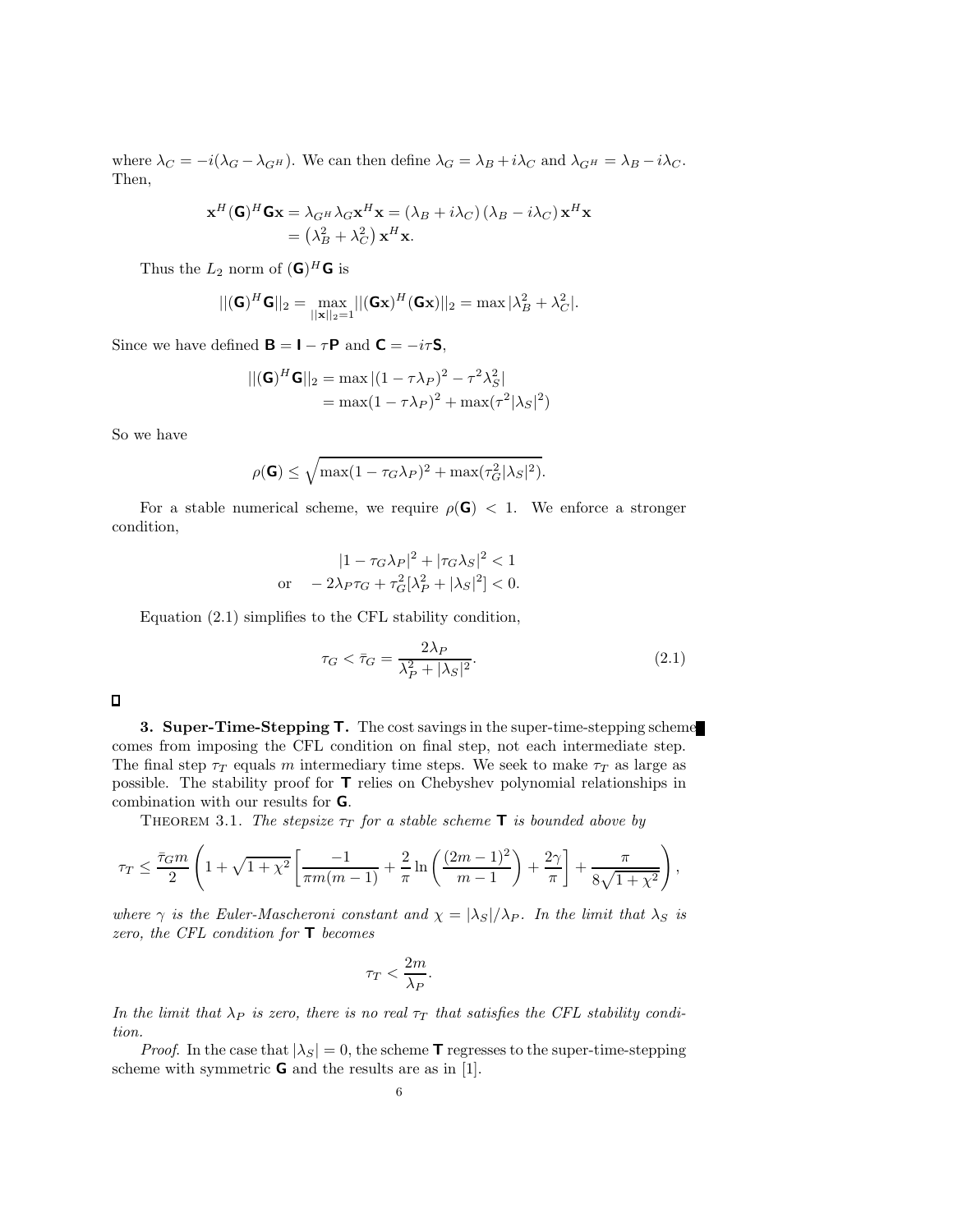For the general **T** scheme with  $\lambda_P > 0$  and  $|\lambda_S| \neq 0$ ,

$$
\rho(\mathbf{T}) \le \prod_{k=1}^{m} \sqrt{(1 - \tau_k \lambda_P)^2 + \tau_k^2 |\lambda_S|^2}.
$$
\n(3.1)

We define  $\lambda = \lambda_P$ . Using  $\bar{\tau}_G$  from Theorem 2.3 we have  $|\lambda_S|^2 = 2\lambda_n(\mathbf{P})/\bar{\tau}_G - \lambda_1(\mathbf{P})^2$ . Therefore

$$
|\lambda_S|^2 \leq |\lambda_S|_1^2 \leq (2\lambda_n(\mathbf{P})/\bar{\tau}_G - \lambda_1(\mathbf{P})^2) \leq \lambda (2/\bar{\tau}_G - \lambda).
$$

Hence, our stability condition is satisfied if

$$
\rho(\mathbf{T}) \le \prod_{k=1}^m \sqrt{(1 - \tau_k \lambda)^2 + \tau_k^2 \lambda(\frac{2}{\bar{\tau}_G} - \lambda)}.
$$

We may satisfy  $\rho(\mathbf{T}) < 1$  by requiring

$$
\prod_{k=1}^{m} (1 - \tau_k \lambda)^2 + \tau_k^2 \lambda \left(\frac{2}{\bar{\tau}_G} - \lambda\right) < 1 \quad \forall \lambda \in [\lambda_n, \lambda_1].\tag{3.2}
$$

For strong stability we replace Eq. (3.2) by

$$
\prod_{k=1}^{m} \left( 1 + 2\tau_k \lambda \left( \frac{\tau_k}{\bar{\tau}_G} - 1 \right) \right) \le L_m \quad \forall \lambda \in [\mu, \lambda_1],\tag{3.3}
$$

where  $\mu \in (0, \lambda_n]$  and  $0 < L_m < 1$ . We can define a polynomial

$$
R_T(\lambda) = \sum_{k=0}^m \delta_k \lambda^k,
$$

where  $\delta_0 = 1$  and  $\delta_k = 2\tau_k (\tau_k/\bar{\tau}_G - 1)$  for  $k > 0$ . We can phrase our problem as

$$
|R_T(\lambda_P)| \le L_m \qquad \forall \lambda \in [\mu, \lambda_1] \quad \text{(stability)}
$$
  

$$
|R'_T(0)| = |\sum_{k=1}^m \delta_k| \qquad \text{maximal} \qquad \text{(optimality)}
$$

By the optimality properties of Chebyshev polynomials  $T_m(\cdot)$  of degree m we have if

$$
L_m = \left[ T_m \left( \frac{\lambda_1 + \mu}{\lambda_1 - \mu} \right) \right]^{-1},
$$

where  $L_m$  may be chosen arbitrary close to one by choosing  $\mu$  sufficiently small. The optimal value  $\tau_T$  can be derived from

$$
R_T(\lambda) = \frac{T_m\left(\frac{\lambda_1 + \mu - 2\lambda}{\lambda_1 - \mu}\right)}{T_m\left(\frac{\lambda_1 + \mu}{\lambda_1 - \mu}\right)},
$$

which gives

$$
\delta_k = \frac{2}{\lambda_1} \left[ (\nu - 1) \cos \left( \frac{(2k - 1)\pi}{2m} \right) + 1 + \nu \right]^{-1}.
$$
 (3.4)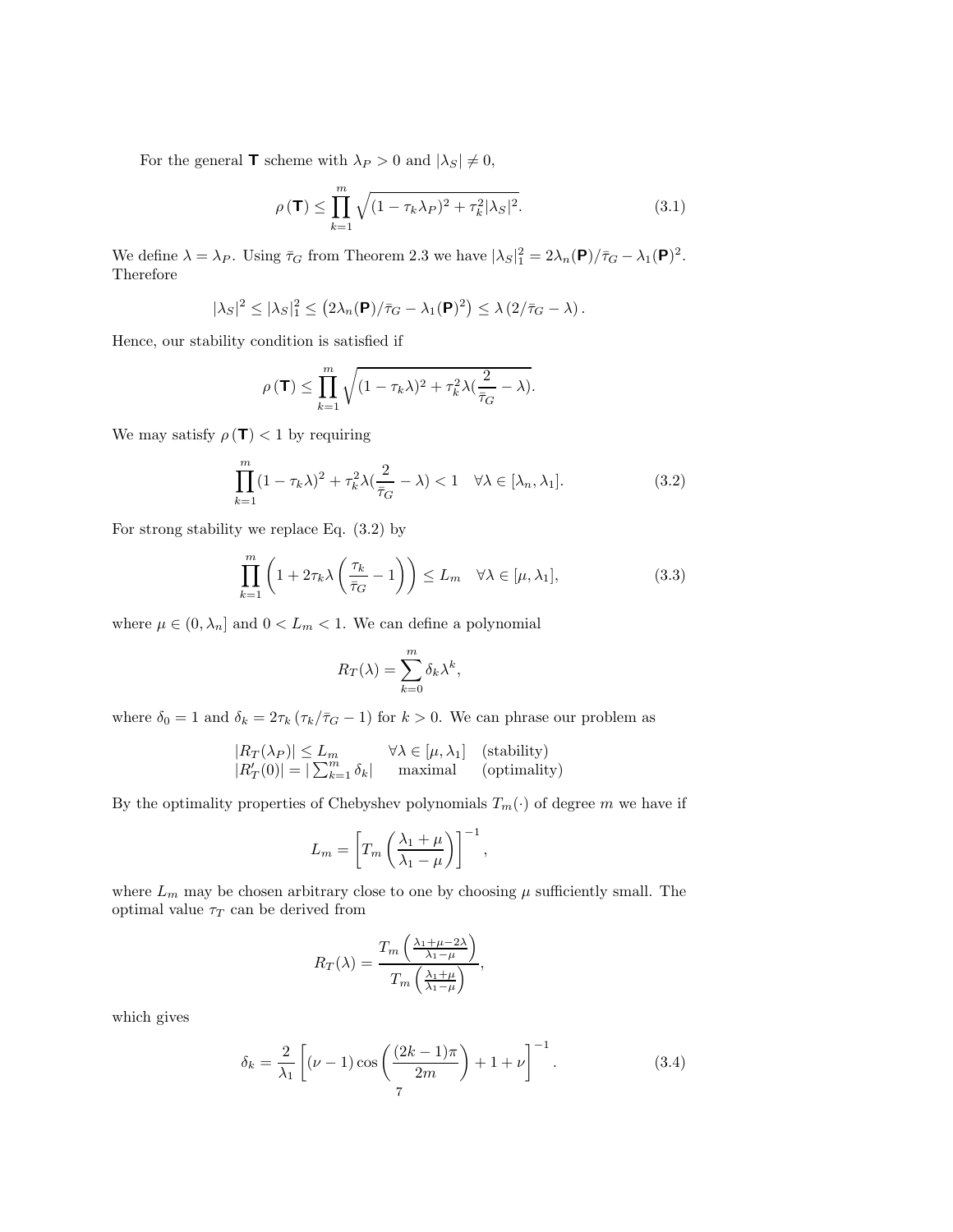In Eq. 3.4,  $\nu$  is a practical implementation of the damping factor  $L_m$  and can be manipulated directly to modify the time-step size. In the limit that  $\nu$  approaches 0, our definition of  $\delta_k$  gives

$$
\frac{2}{\lambda_1 \phi_k} = \frac{2\tau_k^2}{\bar{\tau}_G} - 2\tau_k,\tag{3.5}
$$

where

$$
\phi_k = 1 - \cos\left(\frac{(2k-1)\pi}{2m}\right).
$$

We may approximate  $\phi_k$  by

$$
\phi_k \approx 1 - \left[1 - \frac{1}{2} \left( \frac{(2k-1)\pi}{2m} \right)^2 \right] \approx \frac{(2k-1)^2 \pi^2}{8m^2}.
$$

Then

$$
\tau_T \leq \sum_{k=1}^m \tau_k \leq \frac{\bar{\tau}_G m}{2} + \frac{1}{2} \sum_{k=1}^m \sqrt{\bar{\tau}_G^2 + \frac{32m^2 \bar{\tau}_G}{\lambda_1 (2k-1)^2 \pi^2}},
$$
  

$$
\leq \frac{\bar{\tau}_G m}{2} \left( 1 + \frac{4}{\pi} \sum_{k=1}^m \sqrt{\frac{2}{\lambda_1 \bar{\tau}_G} \frac{1}{2k-1} \sqrt{1 + \frac{\lambda_1 (2k-1)^2 \pi^2 \bar{\tau}_G}{32m^2}}} \right).
$$

Note that

$$
\lambda_1\bar\tau_G=\frac{2\lambda_1^2}{\lambda_1^2+|\lambda_S|^2}=\frac{2}{1+\chi^2},
$$

where  $\chi = |\lambda_S| / \lambda_1$ . Then

$$
\tau_T \le \frac{\bar{\tau}_G m}{2} \left( 1 + \frac{4}{\pi} \sum_{k=1}^m \sqrt{1 + \chi^2} \left[ \frac{1}{2k-1} + \frac{\pi^2 (2k-1)}{32m^2 (1 + \chi^2)} \right] \right).
$$

We note that

$$
\sum_{k=1}^{m} \frac{1}{2k-1} = \frac{1}{2}\gamma + \ln(2) + \psi^{(0)}(m+1/2),\tag{3.6}
$$

where  $\gamma$  represents the Euler-Mascheroni constant  $(\gamma \approx 0.5772)$  and  $\psi^{(0)}(m + 1/2)$  is the digamma function

$$
\psi^{(0)}(x) = \frac{d}{dx}\ln(\Gamma(x)).
$$

Using the relationships for the digamma function

$$
\psi^{(0)}(2m) = \frac{1}{2}\psi^{(0)}(m+1/2) + \frac{1}{2}\psi^{(0)}(m) + \ln 2,
$$
  
and 
$$
\psi^{(0)}(m) = -\gamma + H_{m-1},
$$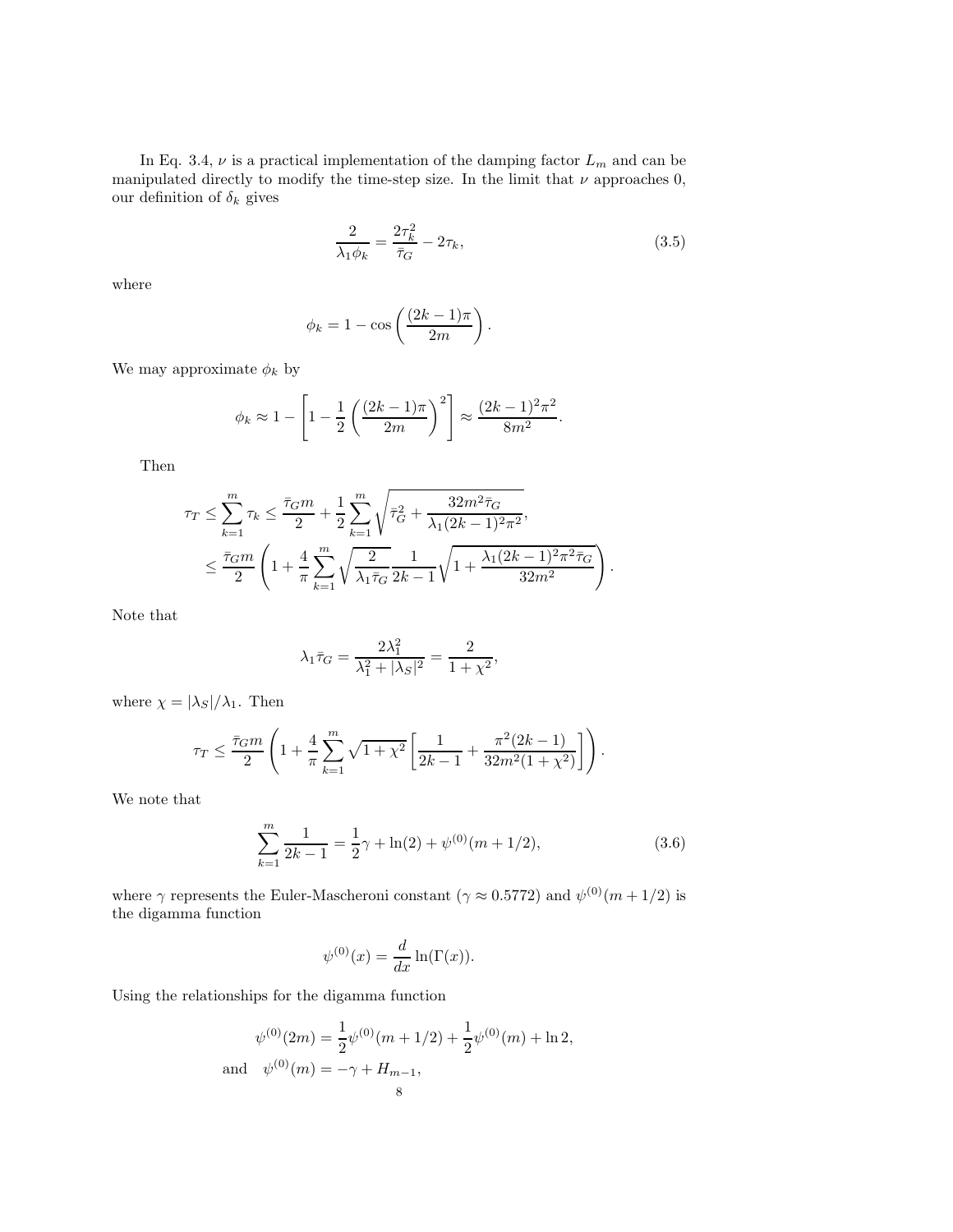where  $H_m$  represents the mth partial sum of the harmonic series

$$
H_m = \sum_{k=1}^m \frac{1}{k},
$$

we may write eq. (3.6) as

$$
\sum_{k=1}^{m} \frac{1}{2k-1} = H_{2m-1} - \frac{1}{2} H_{m-1}.
$$

We have bounds on  $H_{2m-1}$  and  $H_{m-1}$  from [9, 22]:

$$
\frac{1}{2(m+1)} < H_m - \ln m - \gamma < \frac{1}{2m}.
$$

Hence we can bound our sum

$$
\frac{-1}{4m(m-1)} + \ln\left(\frac{2m-1}{\sqrt{m-1}}\right) + \frac{1}{2}\gamma < \sum_{k=1}^{m} \frac{1}{2k-1} < \frac{1}{4m(2m-1)} + \ln\left(\frac{2m-1}{\sqrt{m-1}}\right) + \frac{1}{2}\gamma
$$

and thus we can put the stronger condition on  $\tau_T$ 

$$
\tau_T \le \frac{\bar{\tau}_G m}{2} \left( 1 + \sqrt{1 + \chi^2} \left[ \frac{-1}{\pi m(m-1)} + \frac{2}{\pi} \ln \left( \frac{(2m-1)^2}{m-1} \right) + \frac{2\gamma}{\pi} \right] + \frac{\pi}{8\sqrt{1 + \chi^2}} \right). \tag{3.7}
$$

In the case that  $\lambda_P = 0$ ,

$$
\mathbf{T} = \prod_{k=1}^n (\mathbf{I} - \tau_k \mathbf{S}).
$$

We note that

$$
\|\mathbf{I} - \tau_k \mathbf{S}\|_2 = \max \sqrt{1 + \tau_k^2 |\lambda_S|^2}.
$$

Thus, there is no real  $\tau_k$  that will satisfy the stability condition.  $\Box$ 

**4. Stability conditions for H.** In the previous section we noted that for systems that are not skew-symmetric dominated, increasing the number of intermediate time-steps will give improved convergence rates over the **G** scheme. Hence, in this section, we incorporate the predictor-corrector skew-symmetric dominated schemes with a super-time-stepping scheme.

THEOREM 4.1. *The stepsize*  $\tau_H$  *for a stable scheme* **H** *for a*  $n \times n$  *matrix* **G** = **P**+**S** *and*  $\lambda_1 = \lambda_1(\mathbf{P}) > 0$  *is bounded above by* 

$$
\tau_H \leq \frac{\bar{\tau}_G}{2}\left(1 + \sqrt{1 + \frac{4}{\bar{\tau}_G\lambda_1(1 - \cos(\pi/12))}}\right)
$$

*when*  $m = 1$ *. For*  $m > 1$ *,* 

$$
\tau_H \le \frac{\bar{\tau}_G m}{2} \left( 1 + \sqrt{1 + \chi^2} \left[ \frac{-6}{\pi m (m - 1)} + \frac{12}{\pi} \ln \left( \frac{(2m - 1)^2}{m - 1} \right) + \frac{12\gamma}{\pi} \right] + \frac{\pi}{48\sqrt{1 + \chi^2}} \right),
$$
\n(4.1)

,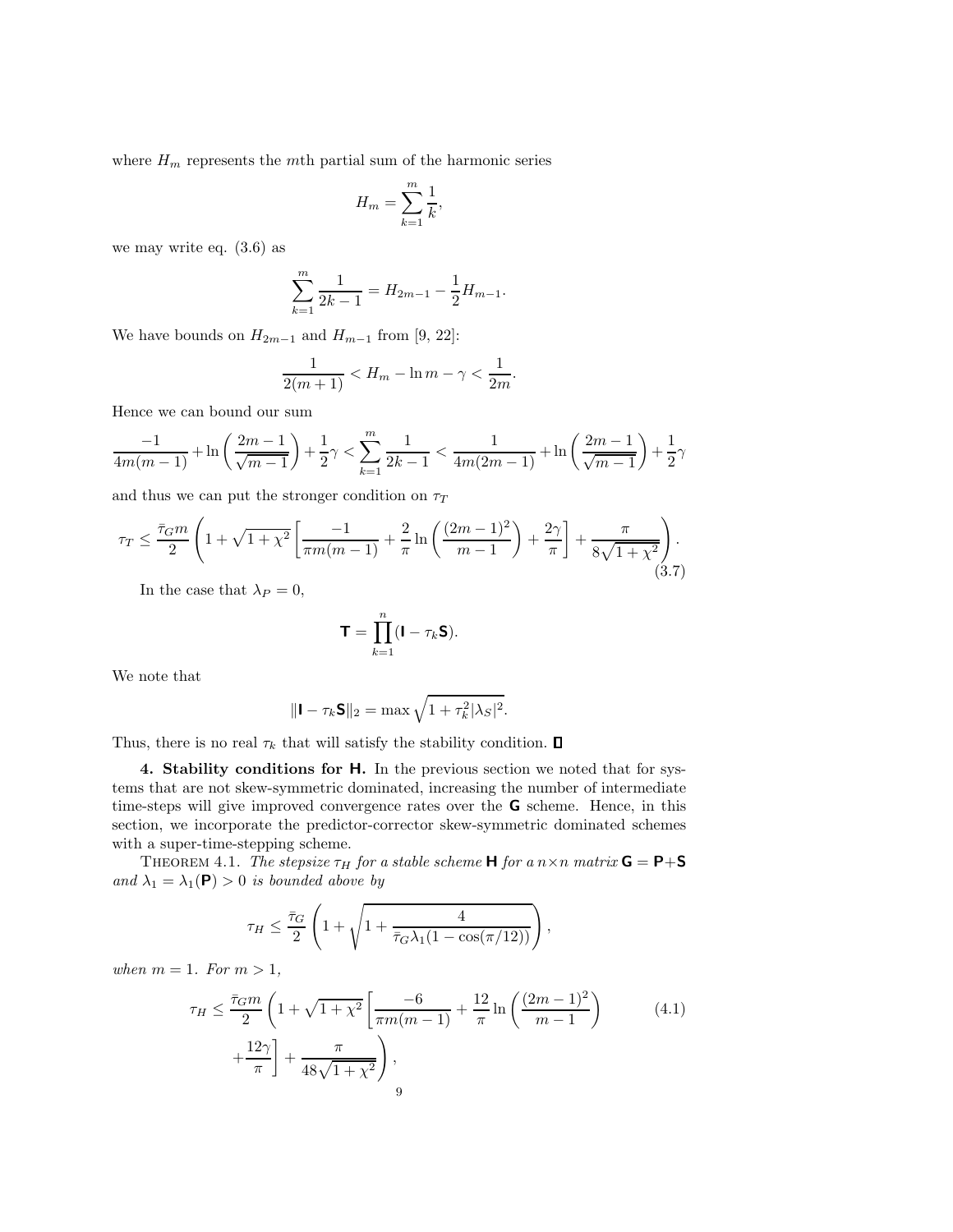*where*  $\chi = |\lambda_S|/\lambda_P$ *.* 

*In the limit that*  $\lambda_S$  *is zero,* **H** *is identical to* **T***. In the limit that*  $\lambda_P$  *is zero, the CFL conditions become*

$$
\tau_H < \frac{1}{|\lambda_S|} \quad \text{for} \quad m = 1,
$$

*and for*  $m > 1$ *,* 

$$
\tau_H < \frac{2m\sqrt{2}}{|\lambda_S|^2 \pi} \left( \frac{-1}{4m(m-1)} + \ln \left( \frac{2m-1}{\sqrt{m-1}} \right) + \frac{\gamma}{2} \right). \tag{4.2}
$$

*Proof*.

For **H** and  $m = 1$ ,

$$
\|\mathbf{I} - \tau \mathbf{S} + \tau^2 \mathbf{S}^2\|_2 = \|(\mathbf{I} + \tau^2 \mathbf{S}^2) - \tau \mathbf{S}\|_2,
$$
  
=  $\max \sqrt{(1 - \tau^2 |\lambda_S|^2)^2 + \tau^2 |\lambda_S|^2},$   
=  $\sqrt{1 + \tau^4 |\lambda_S|_n^4 + \tau^2 (|\lambda_S|_1^2 - 2|\lambda_S|_n^2)},$   
\$\leq \sqrt{1 + \tau^4 |\lambda\_S|\_n^4 + \tau^2 |\lambda\_S|\_1^2}.

Therefore

$$
\rho(\mathbf{H}) \le \left| (1 - \tau \lambda_P) \sqrt{1 + \tau^2 |\lambda_S|_1^2 + \tau^4 |\lambda_S|_1^4} \right|.
$$
\n(4.3)

For strong stability we set

$$
\left| (1 - \tau \lambda)^2 (1 + \tau^2 \lambda (\frac{2}{\bar{\tau}_G} - \lambda) + \tau^4 \lambda^2 (\frac{2}{\bar{\tau}_G} - \lambda)^2) \right| \le L_6 \quad \forall \lambda \in [\mu, \lambda_1],\tag{4.4}
$$

where  $\mu \in (0, \lambda_n]$  and  $0 < L_6 < 1$ . We can define a polynomial

$$
R_H(\lambda) = \sum_{i=0}^6 \alpha_i \lambda^i,
$$

where  $\alpha_0 = 1$  and  $\alpha_1 = -2\tau + 2\tau^2/\bar{\tau}_G$ . We can phrase our problem as thus

$$
|R_H(\lambda_P)| \le L_6 \quad \forall \lambda \in [\mu, \lambda_1] \quad \text{(stability)}|R_H'(0)| = |\alpha_1| \qquad \text{maximal} \qquad \text{(optimality)}
$$

By the optimality properties of Chebyshev polynomials  $T_6(\cdot)$  of degree six we have if

$$
L_6 = \left[ T_6 \left( \frac{\lambda_1 + \mu}{\lambda_1 - \mu} \right) \right]^{-1},
$$

where  $L_6$  may be chosen arbitrary close to one by choosing  $\mu$  sufficiently small. The optimal value  $\tau_H$  can be derived from

$$
\alpha_1 = \frac{2}{\lambda_1} \left[ (\nu - 1) \cos \left( \frac{\pi}{12} \right) + 1 + \nu \right]^{-1} = \frac{2\tau^2}{\bar{\tau}_G} - 2\tau.
$$
 (4.5)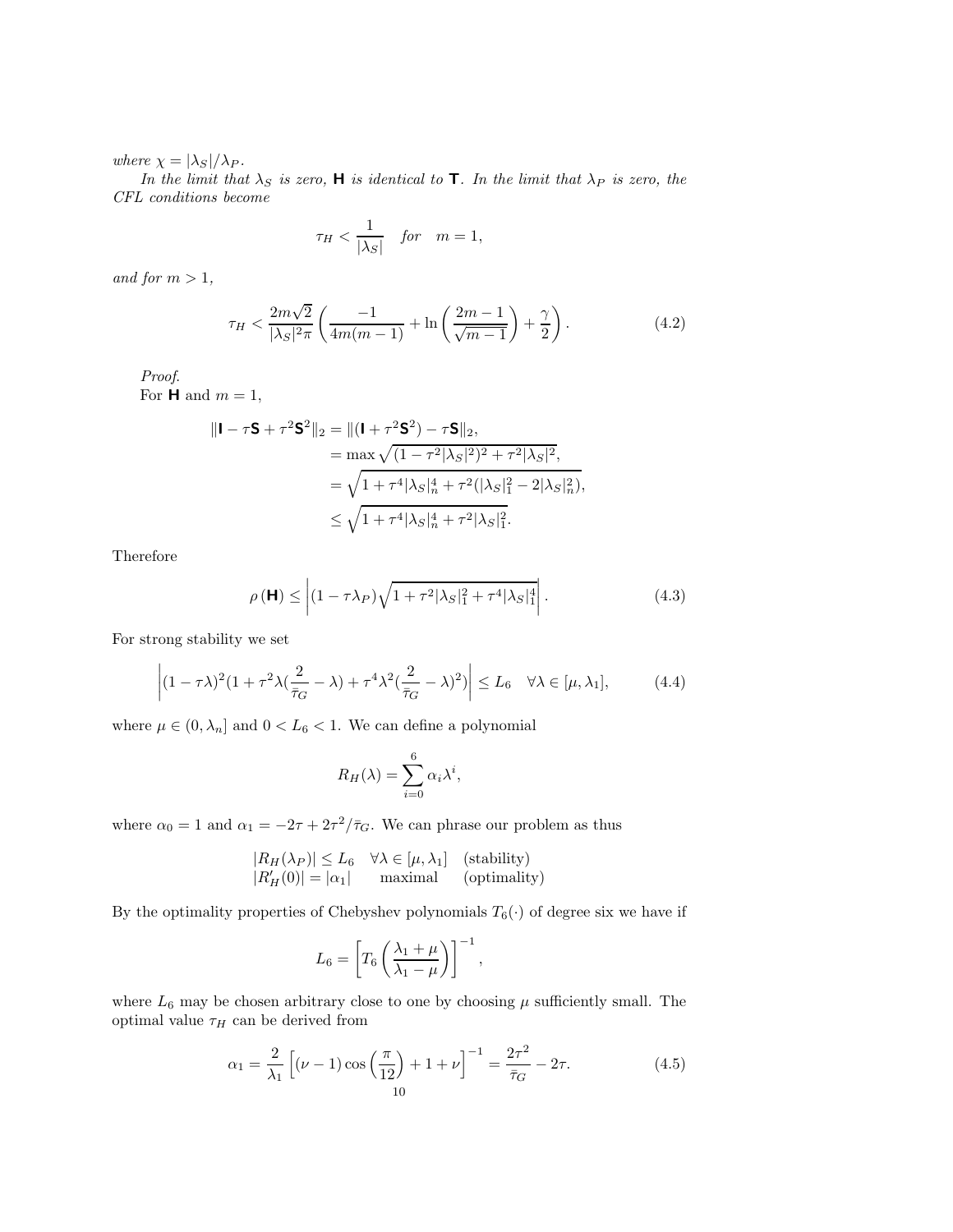Our optimal  $\tau_H$  is then, letting  $\nu \to 0$ ,

$$
\tau_H = \frac{\bar{\tau}_G}{2} \left( 1 + \sqrt{1 + \frac{4}{\bar{\tau}_G \lambda_1 (1 - \cos(\pi/12))}} \right). \tag{4.6}
$$

Following similar steps for  $\tau_J$  we expand for  $\chi = |\lambda_S|/\lambda_P > 1$  and find

$$
\tau_H \approx \left(\frac{1}{2} + \frac{12|\lambda_S|}{\pi \lambda_P}\right) \bar{\tau}_G \quad \text{for } m = 1.
$$
\n(4.7)

Building on our previous proof for  $m = 1$ , then for  $m > 1$  we have

$$
\rho(\mathbf{H}) \le \left| \prod_{k=1}^{m} (1 - \tau_k \lambda_P) \sqrt{1 + \tau_k^2 |\lambda_S|_1^2 + \tau_k^4 |\lambda_S|_1^4} \right|.
$$
 (4.8)

For strong stability we set

$$
\left| \prod_{k=1}^{m} (1 - \tau_k \lambda)^2 (1 + \tau_k^2 \lambda (\frac{2}{\bar{\tau}_G} - \lambda) + \tau_k^4 \lambda^2 (\frac{2}{\bar{\tau}_G} - \lambda)^2) \right| \le L_{6m} \quad \forall \lambda \in [\mu, \lambda_1], \quad (4.9)
$$

where  $\mu \in (0, \lambda_n]$  and  $0 < L_{6m} < 1$ . We can define the polynomial

$$
R_H(\lambda) = \sum_{i=0}^{6} \sum_{k=1}^{m} \alpha_{i,k} \lambda^{i \cdot k},
$$

where  $\sum_{k=1}^{m} \alpha_{0,k} = 1$  and  $\alpha_{1,k} = 2\tau_k(\tau_k/\bar{\tau}_G - 1)$ . We can phrase our problems as

$$
|R_H(\lambda_P)| \le L_{6m} \quad \forall \lambda \in [\mu, \lambda_1] \quad \text{(stability)}
$$
  

$$
|R'_H(0)| = |\sum_{k=1}^m \alpha_{1,k}| \quad \text{maximal} \quad \text{(optimality)}
$$

The optimal value  $\tau_H$  can be derived from

$$
\frac{2}{\lambda_1 u_k} = \frac{2\tau_k^2}{\bar{\tau}_G} - 2\tau_k,
$$
\n(4.10)

where

$$
u_k = 1 - \cos\left(\frac{(2k-1)\pi}{12m}\right) \approx \frac{(2k-1)^2\pi^2}{288m^2}.
$$

The rest of the proof for the  $m > 1$  case follows by the same logic for **T**, we find **H** satisfies Eqs (4.1).

Next we tackle the case when  $\lambda_P = 0$ .

If  $\lambda_P = 0$  and  $m = 1$ ,  $\lambda(\mathbf{H}_{sym}) = \lambda(\mathbf{I} + \tau_H^2 \mathbf{S}^2)$  and  $\lambda(\mathbf{H}_{skew}) = \lambda(-\tau_H \mathbf{S})$ . So  $\lambda(\mathbf{H}_{\text{sym}}) = 1 - \tau_H^2 |\lambda_S|^2$  and  $\lambda(\mathbf{H}_{\text{skew}}) = -\tau_H \lambda_S$ , where  $|\lambda_S| \in [|\lambda(\mathbf{S})|_n, |\lambda(\mathbf{S})|_1]$ . For numerical stability,  $\rho(\mathbf{H}) < 1$ , which may be enforced by requiring  $(1 - \tau_H^2 |\lambda_S|^2)^2$  +  $\tau_H^2 |\lambda_S|^2 < 1$ . This inequality is satisfied when  $\tau_H < 1/|\lambda_S|$ .

If  $\lambda_P = 0$  and  $m > 1$ , we have

$$
\rho(\mathbf{H}) \le \prod_{k=1}^m \left| \sqrt{1 - \tau_k^2 |\lambda_S|^2 + \tau_k^4 |\lambda_S|^4} \right|.
$$
  
11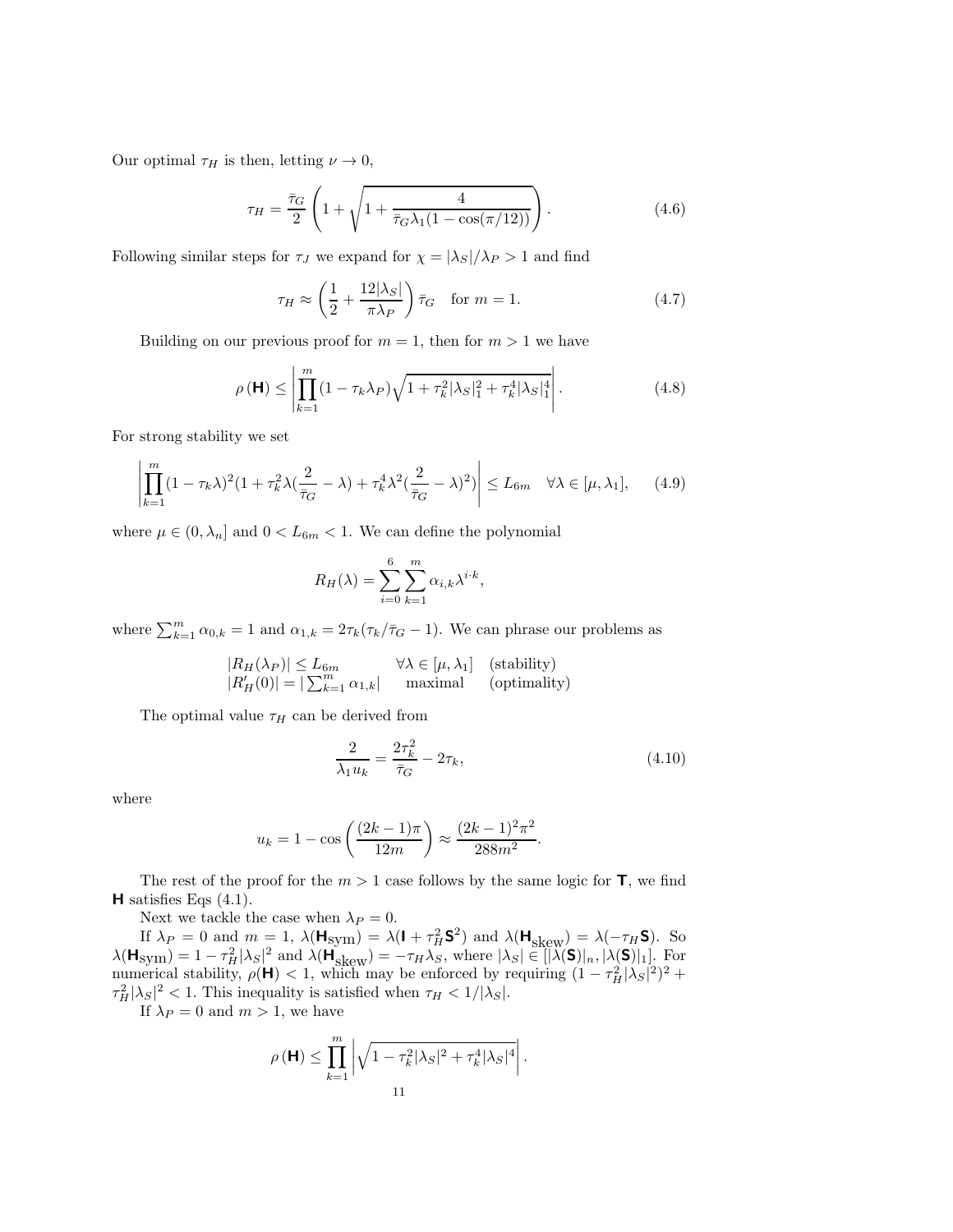Thus by inspection we can see that for  $m = 1$ ,  $\tau_H < \frac{1}{|\lambda_S|}$ .

For  $m > 1$ , we define a polynomial

$$
R_H = \sum_{i=0}^{2} \sum_{k=1}^{m} (-1)^{i+1} \alpha_{i,k} \lambda^{i \cdot k},
$$

where  $\lambda = |\lambda_S|^2$ ,  $\alpha_{0,k} = 1$ , and  $\alpha_{1,k} = \tau_k^2$ .

As before we find that we will optimize our problem when  $2/(\lambda \phi_k) = \alpha_{1,k}$ , where  $\phi_k$  is defined as in section 3. This results in the inequality,

$$
\sum_{k=1}^{m} \tau_k < \frac{2m\sqrt{2}}{|\lambda_S|\pi} \sum_{k=1}^{m} \frac{1}{2k-1}.
$$

Substituting in for  $\sum_{n=1}^{\infty}$  $k-1$  $\frac{1}{2k-1}$  from section 3, we have

$$
\tau_H < \frac{2m\sqrt{2}}{\pi|\lambda_S|} \left[ \frac{-1}{4m(m-1)} + \ln\left(\frac{2m-1}{\sqrt{m-1}}\right) + \frac{\gamma}{2} \right].
$$

 $\Box$ 

This concludes our proof Theorem 1.1, which summarizes the relationship of the stepsizes needed for the **G** and **H** schemes.

**5. Convergence.** Let us assume that the **G** scheme converges. We know that if  $\rho(\mathbf{G}) < 1$ , then  $\rho(\mathbf{H}) < 1$  and  $\rho(\mathbf{T}) < 1$  and then all of these schemes converge. In this section we show that these schemes converge to the **G** scheme.

We begin with convergence of the scheme **H** to **G**. We define  $\mathbf{x}^{\ell+1}$  as

$$
\mathbf{x}^{\ell+1} = \pmb{\mathsf{G}} \mathbf{x}^{\ell} = [\pmb{\mathsf{G}}]^{\ell+1} \mathbf{x}^0.
$$

Let us define  $y^{\ell+1} = Hy^{\ell}$  with and  $y^0 = x^0$ .

Lemma 5.1. *The* **H** *scheme converges to the* **G** *scheme. That is for* N *large,*

$$
\frac{\|\mathbf{y}^{\ell+1} - \mathbf{x}^{\ell+1}\|_2}{\|\mathbf{x}^0\|_2} \to 0,
$$

 $as \ell \rightarrow N$ .

*Proof.* Let us define  $\mathbf{z}^{\ell+1} = \mathbf{T} \mathbf{z}^{\ell}$  with and  $\mathbf{z}^0 = \mathbf{x}^0$ . Also let

$$
\mathbf{H}_{1,k} = (\mathbf{I} - \tau_k \mathbf{P}) (\mathbf{I} - \tau_k \mathbf{S} + \tau_k^2 \mathbf{S}^2) \text{ and } \mathbf{G}_k = \mathbf{I} - \tau_k \mathbf{P} - \tau_k \mathbf{S}.
$$

We note that

$$
\mathbf{y}^1 = \mathbf{H}\mathbf{x}^0 = (\mathbf{H} - \mathbf{T})\mathbf{x}^0 + \mathbf{T}\mathbf{x}^0 = (\mathbf{H} - \mathbf{T})\mathbf{x}^0 + \mathbf{z}^1.
$$

We can prove by induction that

$$
\mathbf{y}^{\ell+1} = \mathbf{z}^{\ell+1} + \sum_{j=0}^{\ell} (\mathbf{H})^{\ell-j} (\mathbf{H} - \mathbf{T}) \mathbf{z}^j,
$$
  
=  $\mathbf{z}^{\ell+1} + \sum_{j=0}^{\ell} (\mathbf{H})^{\ell-j} (\mathbf{H} - \mathbf{T}) (\mathbf{T})^j \mathbf{x}^0.$   

$$
12
$$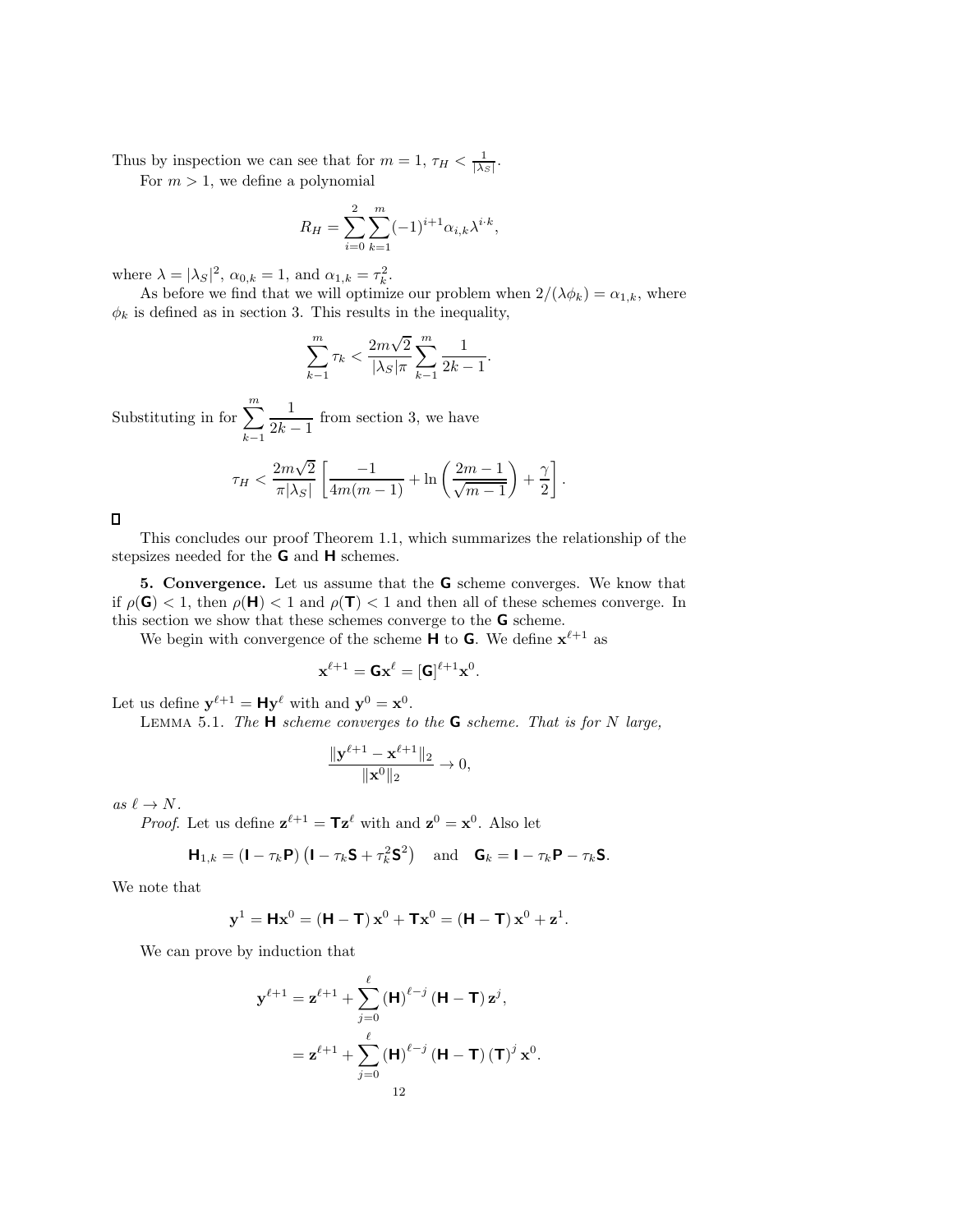Therefore

$$
\frac{\|\mathbf{y}^{\ell+1} - \mathbf{z}^{\ell+1}\|}{\|\mathbf{x}^0\|} = \|\sum_{j=0}^{\ell} (\mathbf{H})^{\ell-j} (\mathbf{H} - \mathbf{T}) (\mathbf{T})^j\|,
$$
  

$$
\leq \sum_{i=0}^{\ell} |\lambda_H|_1^{\ell-j} \|\mathbf{H} - \mathbf{T}\| |\lambda_T|_1^j.
$$

Since

$$
\mathbf{H} - \mathbf{T} = \prod_{k=1}^{m} \mathbf{H}_{1,k} - \prod_{k=1}^{m} \mathbf{G}_k,
$$
  
= 
$$
- \prod_{k=1}^{m} \mathbf{G}_k \sum_{n \neq k, n=1}^{m} \tau_n^2 (\mathbf{PS} - \mathbf{S}^2) + O(\tau_n^3),
$$

then

$$
|\lambda(\mathbf{H}-\mathbf{T})|_1 \leq \tau_G^2(m-1) \left(\lambda_1(\mathbf{P})|\lambda(\mathbf{S})|_1 + |\lambda(\mathbf{S})|_1^2\right) \prod_{k=1}^m |\lambda(\mathbf{G}_k)|_1,
$$

where  $\phi = \lambda_1(\mathbf{P})/|\lambda(\mathbf{S})|_1$ . Then

$$
\frac{\|\mathbf{y}^{\ell+1}-\mathbf{z}^{\ell+1}\|}{\|\mathbf{x}^0\|} \le \frac{4(m-1)(\phi+1)}{(\phi^2+1)^2} \prod_{k=1}^m \|\lambda(\mathbf{G}_k)|_1 \sum_{i=0}^{\ell} |\lambda_H|_1^{\ell-j} |\lambda_T|_1^j.
$$

For a skew dominated system,  $\phi_1 < 1$ . Note that  $|\lambda_H|_1 < 1$  and  $|\lambda_T| < 1$  if the **T** and **H** schemes converge. For N large,

$$
\lim_{\ell \to N} \frac{\|\mathbf{y}^{\ell+1} - \mathbf{z}^{\ell+1}\|}{\|\mathbf{x}^0\|} \to 0,
$$

thereby proving that the **H** converges to the **T** scheme.

We also have

$$
\frac{\|\mathbf{y}^{\ell+1}-\mathbf{x}^{\ell+1}\|}{\|\mathbf{x}^0\|} \leq \frac{\|\mathbf{y}^{\ell+1}-\mathbf{z}^{\ell+1}\|}{\|\mathbf{x}^0\|} + \frac{\|\mathbf{z}^{\ell+1}-\mathbf{x}^{\ell+1}\|}{\|\mathbf{x}^0\|}.
$$

Now

$$
\frac{\|\mathbf{z}^{\ell+1} - \mathbf{x}^{\ell+1}\|}{\|\mathbf{x}^0\|} = \|(\mathbf{T})^l - (\mathbf{G})^l\|,
$$
  

$$
\leq |\lambda_T|_1^l + |\lambda_G|_1^l.
$$

As  $\ell\to\infty,$  since  $|\lambda_T|_1<1$  and  $|\lambda_G|_1<1,$  then

$$
\frac{\|\mathbf{z}^{\ell+1} - \mathbf{x}^{\ell+1}\|}{\|\mathbf{x}^0\|} \to 0.
$$

 $\Box$ 

Lemma 5.2. *The* **H** *scheme has a second order convergence.*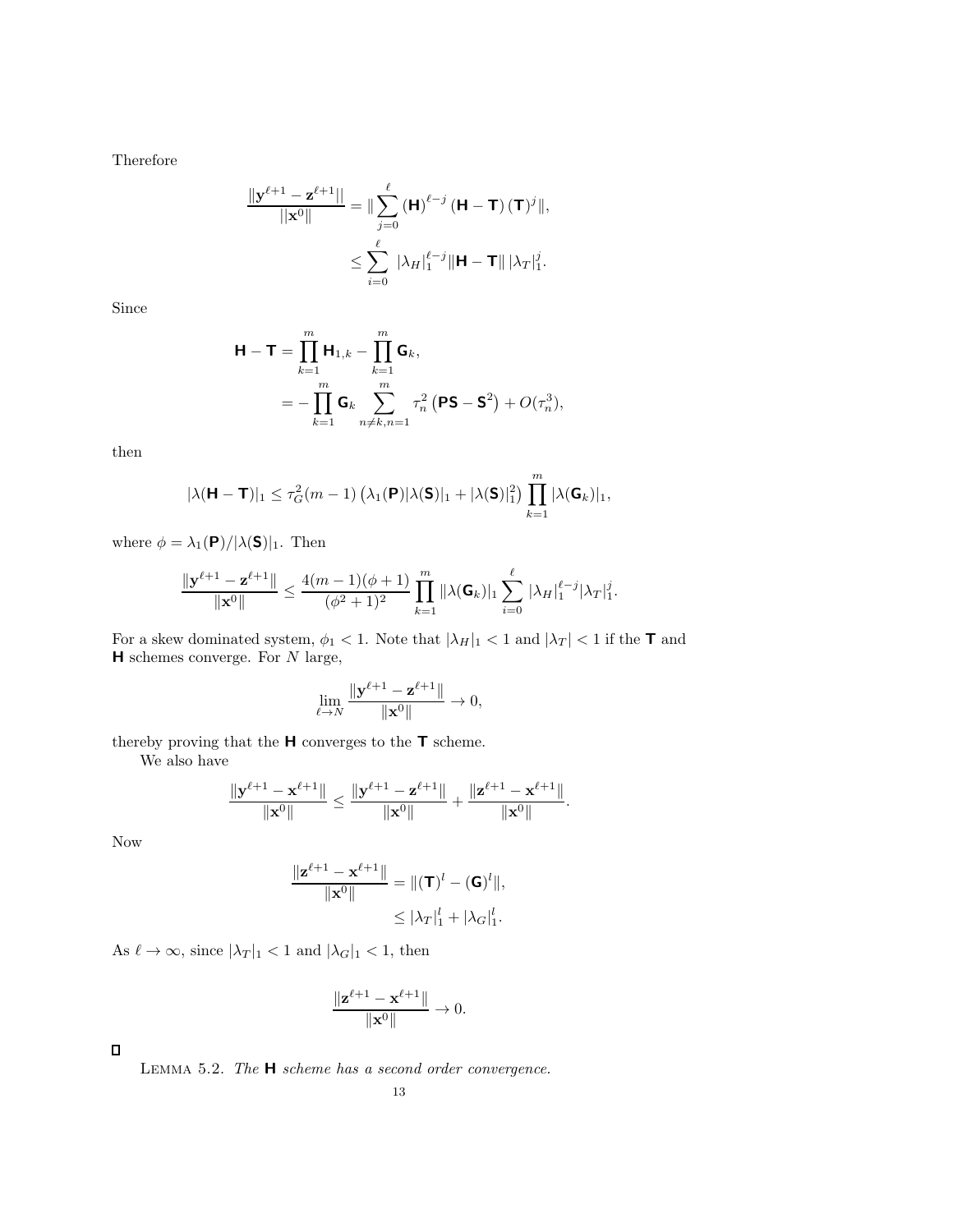*Proof.* We know that  $exp(-Mt)$  is the true solution to

$$
\frac{d\mathbf{y}}{dt} = -\mathbf{My}.
$$

We say that  $y(\ell\tau)$  is the exact solution at the  $\ell$ <sup>th</sup> step. First we look at the error between the **H** scheme solution and the exact solution at the  $(\ell + 1)$ th step.

$$
||E_H(\ell+1)|| = ||\mathbf{y}^{\ell+1} - \mathbf{y}((\ell+1)\tau)||,
$$
  
\n
$$
= ||\mathbf{H}\mathbf{y}^{\ell} - e^{-\mathbf{M}\tau}\mathbf{y}(\ell\tau)||,
$$
  
\n
$$
\leq ||\mathbf{H}(\mathbf{y}^{\ell} - \mathbf{y}(\ell\tau)) + (\mathbf{H} - e^{-\mathbf{M}\tau})\mathbf{y}(\ell\tau)||,
$$
  
\n
$$
\leq ||\mathbf{H}|| ||E_H(\ell)|| + ||\mathbf{H} - e^{-\mathbf{M}\tau}|| ||\mathbf{y}(\ell\tau)||.
$$

We have

$$
\|\mathbf{y}(\ell\tau)\| = \|e^{-\mathbf{M}\ell\tau}\mathbf{y}(0)\| = \|e^{-\mathbf{P}\ell\tau}\| \|e^{-\mathbf{S}\ell\tau}\| \|\mathbf{y}(0)\|.
$$

Since **P** is positive definite and **S** is skew,  $||e^{-\mathbf{P}\ell\tau}|| < 1$  and  $||e^{-\mathbf{S}\ell\tau}|| \leq 1$ , therefore  $\|\mathbf{y}(\ell\tau)\| < \|\mathbf{y}(0)\|$ . Then we have

$$
||E_H(\ell+1)|| \le |\lambda_H||E_H(\ell)|| + ||\mathbf{H} - e^{-\mathbf{M}\tau}|| ||\mathbf{y}(0)||.
$$
  
\n
$$
\le (\ell+1) ||\mathbf{H} - e^{-\mathbf{M}\tau}|| ||\mathbf{y}(0)||.
$$
\n(5.1)

Since **P** and **S** do not commute,

$$
e^{-\mathbf{M}\tau} = \mathbf{I} - (\mathbf{P} + \mathbf{S})\tau + (\mathbf{P} + \mathbf{S})(\mathbf{P} + \mathbf{S})\tau^2 + O(\tau^3).
$$

Expanding and only keeping the lowest order terms,

$$
\|\mathbf{H} - e^{-\mathbf{M}\tau}\| = \|\prod_{k=1}^{m} (\mathbf{I} - \tau_k \mathbf{P}) \times (\mathbf{I} - \tau_k \mathbf{S} + \tau_k^2 \mathbf{S}^2)
$$
  
\n
$$
- \mathbf{I} - (\mathbf{P} + \mathbf{S})\tau + (\mathbf{P} + \mathbf{S})(\mathbf{P} + \mathbf{S})\tau^2 + O(\tau^3)\|,
$$
  
\n
$$
= \|\left(\mathbf{I} - (\mathbf{P} + \mathbf{S})\sum_{k=1}^{m} \tau_k + (\mathbf{P}^2 + \mathbf{P}\mathbf{S} + \mathbf{S}\mathbf{P} + \mathbf{S}^2)\sum_{k=1}^{m} \tau_k^2 + O(\tau_k^3)\right)
$$
  
\n
$$
- (\mathbf{I} - (\mathbf{P} + \mathbf{S})\tau + (\mathbf{P} + \mathbf{S})(\mathbf{P} + \mathbf{S})\tau^2)\|,
$$
  
\n
$$
= \|(\mathbf{P}^2 + \mathbf{P}\mathbf{S} + \mathbf{S}\mathbf{P} + \mathbf{S}^2)\left[\sum_{k=1}^{m} \tau_k^2 - \tau^2\right] + O(\tau_k^3)\|,
$$
  
\n
$$
\leq (\lambda_P + |\lambda_S|)^2 \left(\sum_{k=1}^{m} \tau_k^2 - \tau^2\right) + O(\tau_k^3),
$$
  
\n
$$
\leq 2(\lambda_P + |\lambda_S|)^2 \tau^2 + O(\tau_k^3).
$$

So we have

$$
||E_H(\ell+1)|| \le (\ell+1) (\lambda_P + |\lambda_S|)^2 \tau^2 ||\mathbf{y}(0)|| + O(\tau^3). \tag{5.2}
$$

 $\blacksquare$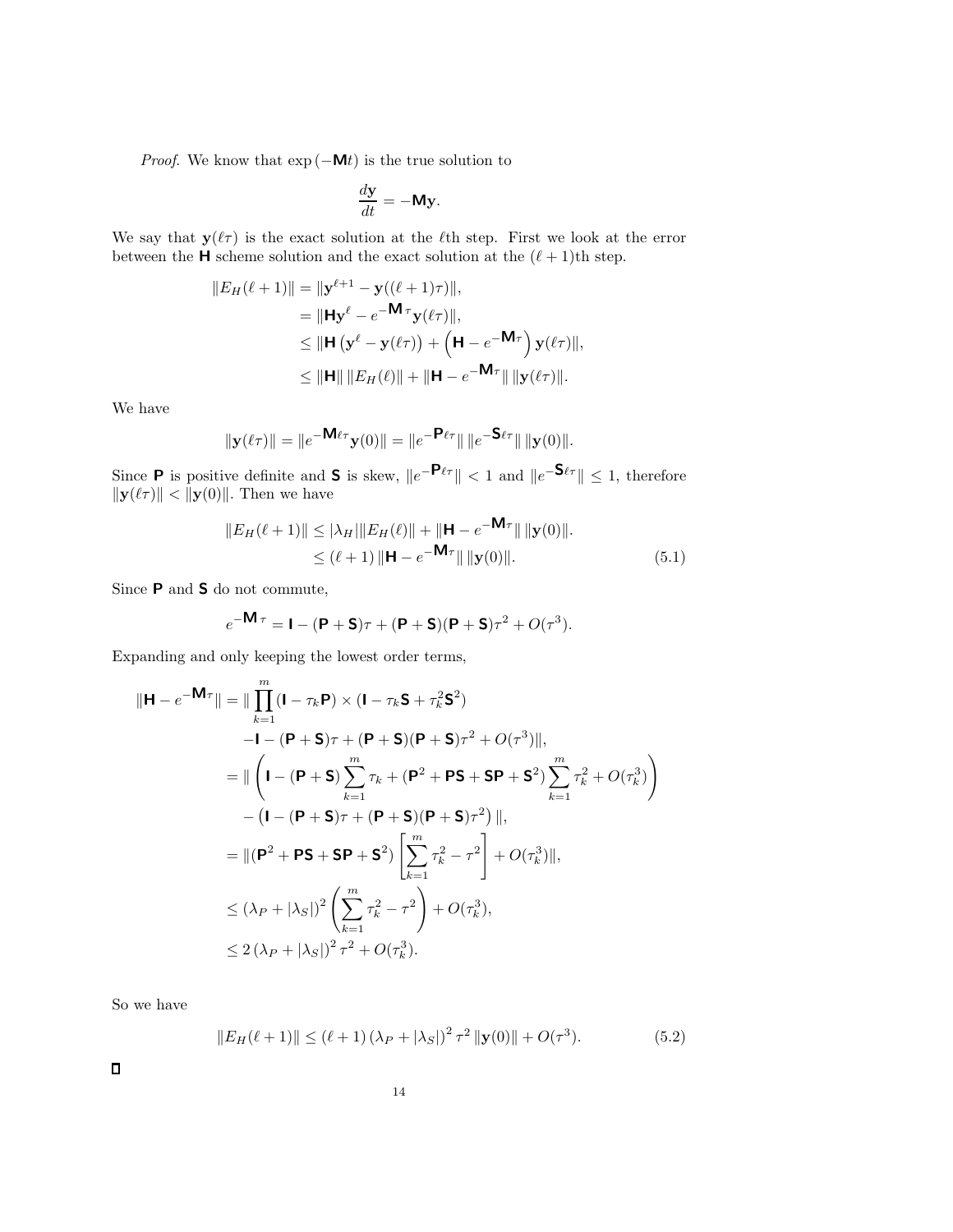**6.** An  $n+1$  **step predictor-corrector scheme.** We introduce another variant of the predictor-corrector, multiplicative split operator, super-time stepping scheme, **K**. This is a  $n + 1$ –step scheme with intermediate time steps of size  $\tau_i$ .

$$
\mathbf{K} = \prod_{i=1}^{m} (\mathbf{I} - \tau_i \mathbf{P}) \times \prod_{j=1}^{n} (\mathbf{I} - \tau_i \mathbf{S}_j),
$$
(6.1)

where  $S_j$  is zero in all rows except the jth row and that is the jth row of S. From the following theorem we find that if  $n \leq 4$  then  $\tau_H > \tau_K$ ; if  $n = 5$  then  $\tau_H = \tau_K$ ; if  $n \geq 5$ , then  $\tau_H < \tau_K$ .

**THEOREM** 6.1. *The stepsize*  $\tau_K$  *for a stable scheme* **K** *for a*  $n \times n$  *matrix* **G** = **P**+**S** *and*  $\lambda_1 = \lambda_1(\mathbf{P}) > 0$  *is bounded above by* 

$$
\tau_K \leq \frac{\bar{\tau}_G}{2} \left( 1 + \sqrt{1 + \frac{4}{\bar{\tau}_G \lambda_1 (1 - \cos(\pi/(2(n+2))))}} \right),
$$

*when*  $m = 1$ *. For*  $m > 1$ *,* 

$$
\tau_K \le \frac{\bar{\tau}_G m}{2} \left( 1 + \sqrt{1 + \chi^2} \left[ \frac{-(n+2)}{\pi (m-1)} + \frac{2m(n+2)}{\pi} \ln \left( \frac{(2m-1)^2}{m-1} \right) \right] + \frac{2m(n+2)\gamma}{\pi} \right] + \frac{\pi}{8m(n+2)\sqrt{1 + \chi^2}} \right),
$$
(6.2)

*where*  $\chi = |\lambda_S|/\lambda_P$ *.* 

*In the limit that*  $\lambda_S$  *is zero,* **K**, *is identical to* **H** *and* **T***. In the limit that*  $\lambda_P$  *is zero, the CFL condition becomes* 

$$
\tau_K < \frac{2n\sqrt{2}}{|\lambda_S|\pi}
$$

*for*  $m = 1$  *and for*  $m > 1$ 

$$
\tau_K < \frac{2mn\sqrt{2}}{\pi|\lambda_S|} \left[ \frac{-1}{4m(m-1)} + \ln\left(\frac{2m-1}{\sqrt{m-1}}\right) + \frac{\gamma}{2} \right].
$$

*Proof.* For  $m = 1$ ,

$$
\prod_{j=1}^{n} (\mathbf{I} - \tau \mathbf{S}_j) = \mathbf{I} - \tau \mathbf{S} + \tau^2 \sum_{i,j=1}^{n} \mathbf{S}_i \mathbf{S}_j + \mathbf{Q},
$$

$$
= \mathbf{I} - \tau \mathbf{S} - \tau^2 \sum_{i,j=1}^{n} s_{ij}^2 + \mathbf{Q},
$$

where  $s_{ij}$  is the element of **S** in the *i*th row and *j*th column and

$$
\mathbf{Q} = O(\tau^2 \sum_{i,j,k=1,i15
$$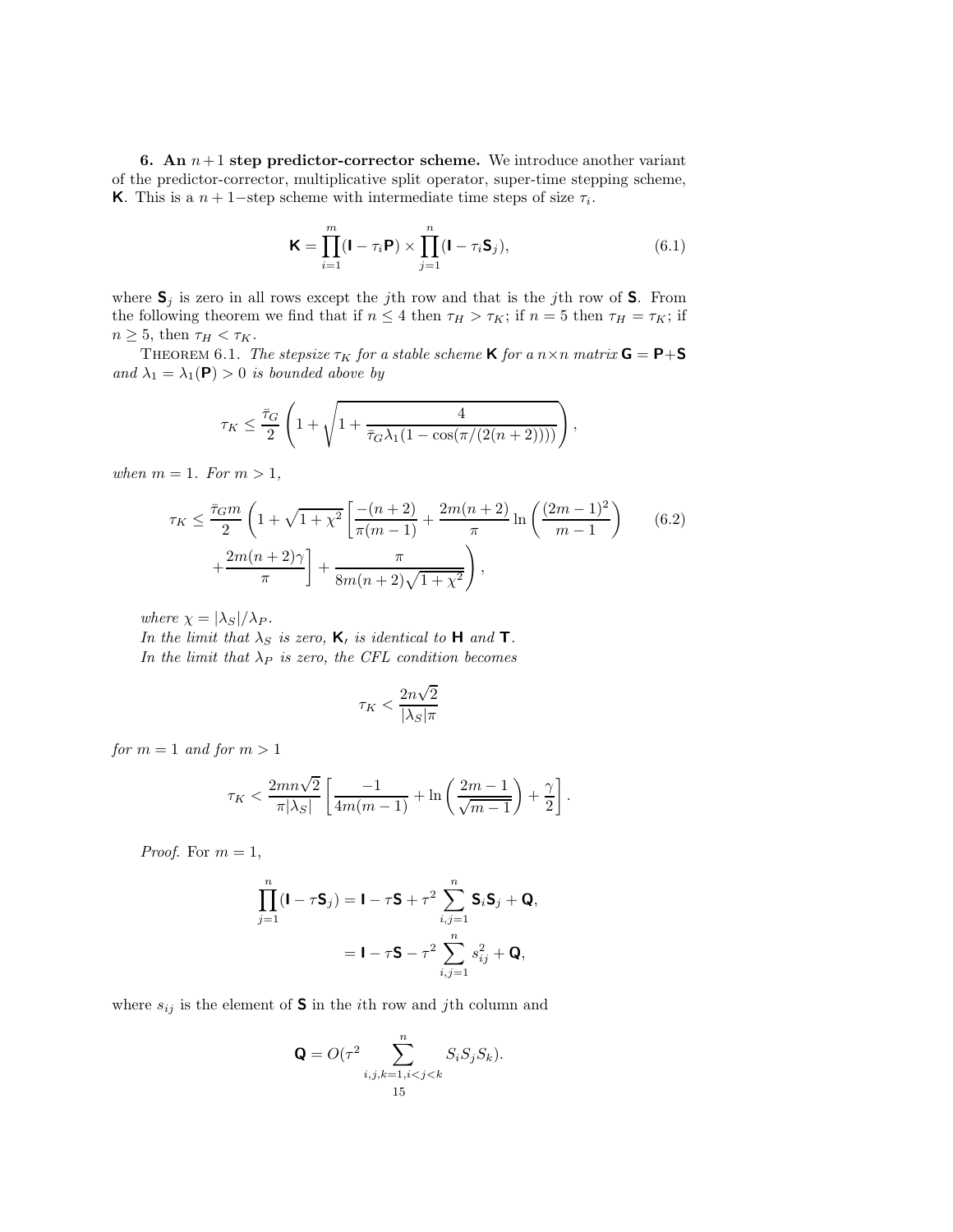Since  $s_{ii} = 0$ , for all  $1 \le i \le n$ , we can replace the product by

$$
\prod_{j=1}^{n} (\mathbf{I} - \tau \mathbf{S}_j) = \mathbf{I} - \tau^2 \sum_{i,j=1}^{n} s_{ij}^2 + \mathbf{Q},
$$
\n
$$
= (\mathbf{I} - \tau^2 \sum_{i,j=1}^{n} s_{ij}^2 + \mathbf{Q}_{sym}) + (-\tau \mathbf{S} + \mathbf{Q}_{skew})
$$

and

$$
\label{eq:3.1} \begin{aligned} \|\prod_{j=1}^n(\mathbf{I}-\tau\mathbf{S}_j)\|_2 &\leq \big[(1-\tau^2\sum_{i,j=1}^n s_{ij}^2+\lambda_{\mbox{sym}}(\mathbf{Q}))^2+\tau^2|\lambda_S|^2+\tau^2|\lambda_S|^2+\tau^2|\lambda_S|^2\big]^{1/2}. \end{aligned}
$$

We note that

$$
\sum_{i,j=1}^n s_{ij}^2 = \|\mathbf{S}\|_F
$$

where  $\|\mathbf{S}\|_F$  represents the Frobenius norm of **S**. We have that

$$
\|\mathbf{A}\|_2 \leq \|\mathbf{A}\|_F \leq \sqrt{n} \, \|\mathbf{A}\|_2,
$$

for any  $n \times n$  matrix **A**. From our earlier work with the **H** scheme, we know that both the skew and symmetric pieces of  $\lambda(Q)$  and eigenvalues of matrix products including **Q** will be of order  $O(\lambda^3)$  where  $\lambda = \lambda_P$  as before. Therefore we will lump these terms together and

$$
\|\prod_{j=1}^n(\mathbf{I}-\tau\mathbf{S}_j)\|_2 \leq \left[(1-\tau^2|\lambda_S|_n^2)^2 + \tau^2|\lambda_S|_1^2 + O(\lambda^3)\right]^{1/2}.
$$

Hence,

$$
\rho(\mathbf{K}) \le |(1 - \tau \lambda)(1 + \tau^2 |\lambda_S|_1^2 + O(\lambda^3))^{1/2} \Big|.
$$
\n(6.3)

For strong stability we set

$$
\left| (1 - \tau \lambda)^2 (1 + \tau^2 \lambda (2/\bar{\tau}_G - \lambda) + O(\lambda^3) \right| \le L_{n+2} \quad \forall \lambda \in [\mu, \lambda_1],\tag{6.4}
$$

where  $\mu \in (0, \lambda_n]$  and  $0 < L_{n+2} < 1$ . We can define a polynomial

$$
R_K(\lambda) = \sum_{j=0}^{n+2} \gamma_j \lambda^j,
$$

where  $\gamma_0 = 1$  and  $\gamma_1 = -2\tau + 2\tau^2/\bar{\tau}_G$ . We can phrase our problem as thus

$$
|R_K(\lambda)| \le L_{n+2} \quad \forall \lambda \in [\mu, \lambda_1] \quad \text{(stability)}|R_K'(0)| = |\gamma_1| \quad \text{maximal} \quad \text{(optimality)}16
$$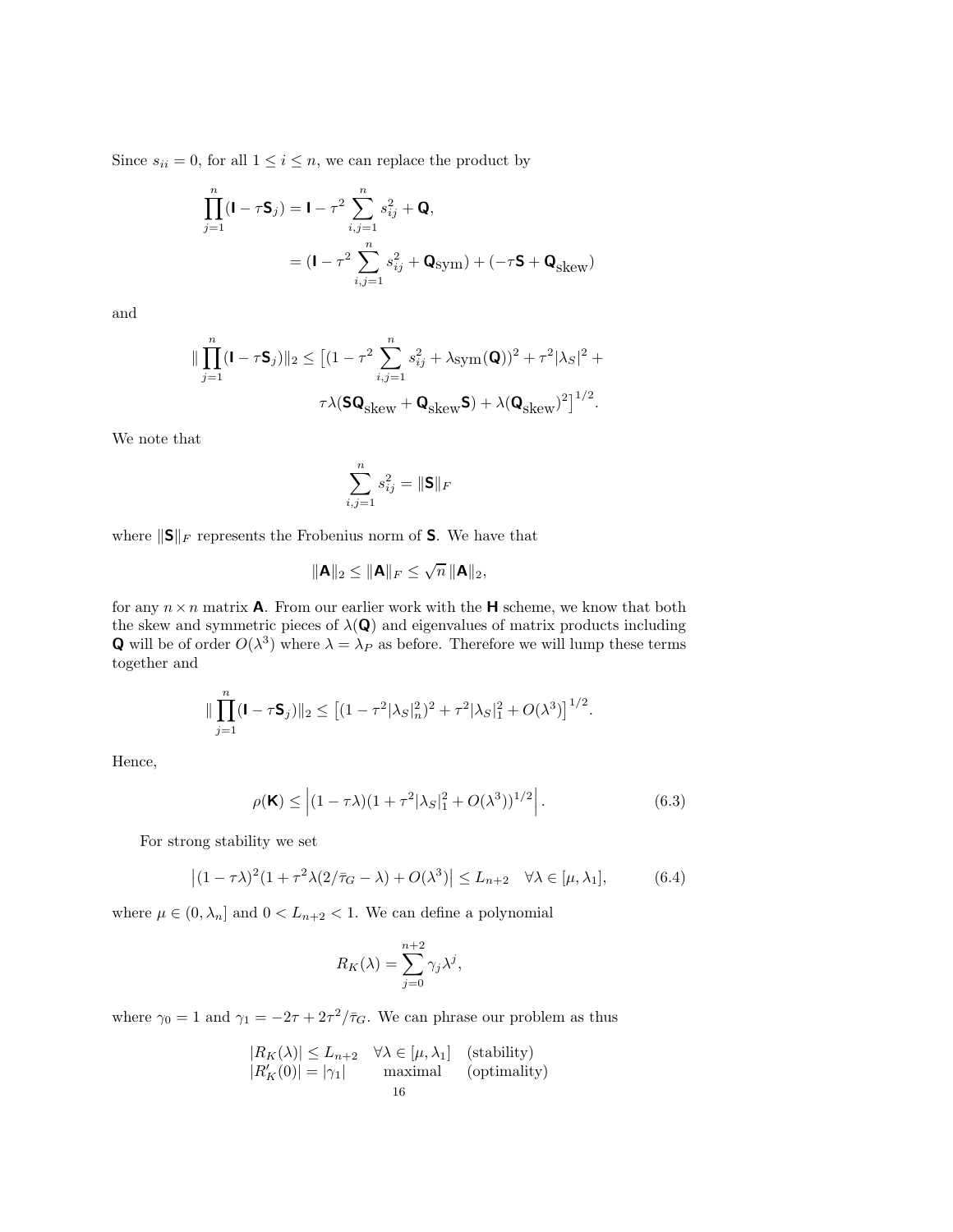While this problem looks nearly identical to the strong stability version of the **H** scheme for  $m = 1$  we realize that our equation for  $\tau$  will be different as  $\gamma_1$  has a different definition.

$$
\gamma_1 = \frac{2}{\lambda_1} \left[ (\nu - 1) \cos \left( \frac{\pi}{2(n+2)} \right) + 1 + \nu \right]^{-1} = \frac{2\tau^2}{\bar{\tau}_G} - 2\tau. \tag{6.5}
$$

Our optimal  $\tau_K$  is then, letting  $\nu \to 0$ ,

$$
\tau_K = \frac{\bar{\tau}_G}{2} \left( 1 + \sqrt{1 + \frac{4}{\bar{\tau}_G \lambda_1 (1 - \cos(\pi/(2(n+2))))}} \right).
$$

Following similar steps from our derivation for  $\tau_H$  we expand and find

$$
\tau_K \approx \left(\frac{1}{2} + \frac{2(n+2)\sqrt{1+\chi^2}}{\pi} + \frac{\pi}{16(n+2)\sqrt{1+\chi^2}}\right)\bar{\tau}_G,\tag{6.6}
$$

where  $\chi = |\lambda_S|/\lambda_P$ .

The steps for the  $m > 1$  case for **K** follow from the  $m = 1$  and  $m > 1$  cases of the **T** and **H** schemes.

When  $\lambda_P = 0$ ,

$$
\mathbf{K} = \prod_{k=1}^m \prod_{j=1}^n (\mathbf{I} - \tau_k \mathbf{S}_j).
$$

and

$$
\rho(\mathbf{K}) \le \prod_{i=1}^{m} \left| \left[ (1 - \tau_k^2 |\lambda_S|^2)^2 + \tau_k^2 |\lambda_S|^2 + O(\lambda^3) \right] \right|.
$$
 (6.7)

For strong stability we set  $|\lambda_S|^2 = \lambda$  and

$$
\left| \prod_{k=1}^{m} (1 - \tau_k^2 \lambda + \tau_k^4 \lambda^2 + O(\lambda^3)) \right| \le L_{mn} \quad \forall \lambda \in [\mu, \lambda_1]
$$
 (6.8)

So we can define

$$
R_K = \sum_{k=1}^{m} \sum_{j=0}^{n} (-1)^{j \cdot k} \gamma_{k,j} \lambda^{k \cdot j},
$$

where  $\lambda = |\lambda_S|^2$ ,  $\sum_{k=1}^m \gamma_{k,0} = 1$  and  $\gamma_{k,1} = \tau_k^2$ . The problem is optimized when

$$
\frac{2}{\lambda w_k} = \gamma_{k,1} \quad \text{where} \quad w_k = 1 - \cos\left(\frac{(2k-1)\pi}{2mn}\right).
$$

This results in the inequality,

$$
\sum_{k=1}^{m} \tau_k < \frac{2mn\sqrt{2}}{|\lambda_S|\pi} \sum_{k=1}^{m} \frac{1}{2k-1}.
$$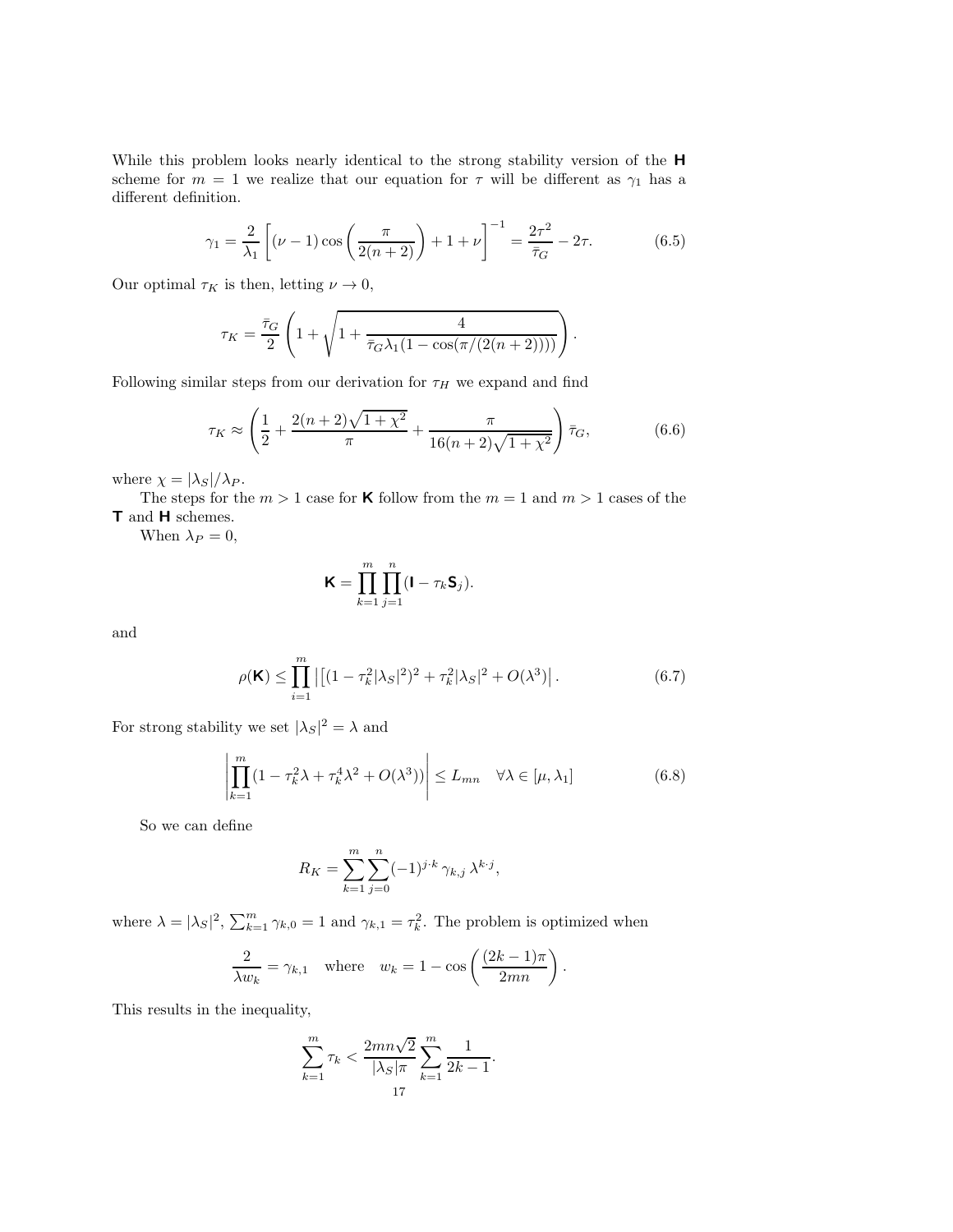For  $m = 1$ , we see that we have

$$
\tau_K < \frac{2n\sqrt{2}}{|\lambda_S|\pi}.
$$

For the  $m > 1$  case we substitute in for  $\sum_{n=1}^{m}$  $k-1$  $\frac{1}{2k-1}$  from section 3, to find

$$
\tau_K < \frac{2mn\sqrt{2}}{\pi|\lambda_S|} \left[ \frac{-1}{4m(m-1)} + \ln\left(\frac{2m-1}{\sqrt{m-1}}\right) + \frac{\gamma}{2} \right].
$$

 $\Box$ 

**7. Conclusion.** We have introduced a new explicit numerical method for the solution of a system differential equations dominated by a skew-symmetric component. Our results presented include a stability proof for this new method as well as providing an analytical stability proof for the stability condition for the super-time-stepping method. We have provided an analytical argument that our new method allows a larger time step for non-symmetric problems.

A numerical demonstration comparing the  $\bf{H}$  scheme with  $m = 1$  to super-timestepping scheme **T** applied to the skew-dominated Hall and ambipolar diffusion problem in magnetohydrodynamics may be found in [17]. It clearly shows that the time necessary to compute the problem with the **T** scheme grows extremely large as the skew-symmetric component of the problem increases with respect to the symmetric component while the **H** scheme becomes more efficient in comparison.

We have also presented a variant of our method that we have found works well in problems in magnetohydrodynamics for matrices of size  $7 \times 7$ .

**8. Acknowledgements.** The authors wish to thank G.W. Stewart for helpful discussions.

#### REFERENCES

- [1] V. Alexiades, G. Amiez, and P. Gremaud, Super-time-stepping acceleration of explicit schemes for parabolic problems, Comm. Num. Meth. Eng, 12 (1996) pp. 31-42.
- [2] M. Anum-Addo, R. Darst, and K.F. Gurski, unpublished report.
- [3] M. Anum-Addo, Matrix Madness: A Stability Study of Five Numerical Schemes for a Skewdominated Discretized System, undergraduate thesis, 2008.
- [4] D. Barash, T. Schlick, M. Israeli, and R. Kimmel, Multiplicative operator splittings in nonlinear diffusion: From spatial splitting to multiple time-steps, J Math. Imag. Vision 19 (2003) no. 1, pp. 33-48.
- [5] R. Bellman, Introduction to Matrix Analysis, McGraw-Hill, New York, 1960.
- [6] I. Bendixson, Sur les racines d'une equation fondemental, Acta Mathematica. 3 (1902) pp.359- 366.
- [7] P.L.I. Brian, An infinite difference method of high order of accuracy for the solution of the three-dimensional heat conduction problems, A.I.Ch.E.J. 7 (1961) pp.367-370.
- [8] R. Courant, K. Friedrichs and H. Lewy, On the partial difference equations of mathematical physics, IBM Journal (1967) pp. 215-234, (English translation of the 1928 German original).
- [9] Havil, J. Gamma: Exploring Euler's Constant, Princeton Univ. Press, Princeton, N.J., 2003. [10] A. Hirsch, Sur les racines d'une equation fondementale (Extrait d'une lettre de M.A. Hirsh à
- M.I. Bendixson), Acta Mathematica. 25 (1902) pp.367-370.
- [11] R.A. Horn and C.R. Johnson, Matrix Analysis, Cambridge University Press, Cambridge, 1985.
- [12] J. Jones, On the Lyapnuov Stability Criteria, J. Soc. Indust. Appl. Math. 13 (1965) 4, 1965 pp.941-945.
- [13] K.-A. Lie, A dimensional splitting method for nonlinear equations with variable coefficients, BIT 39 (1999) 4, pp. 683700.